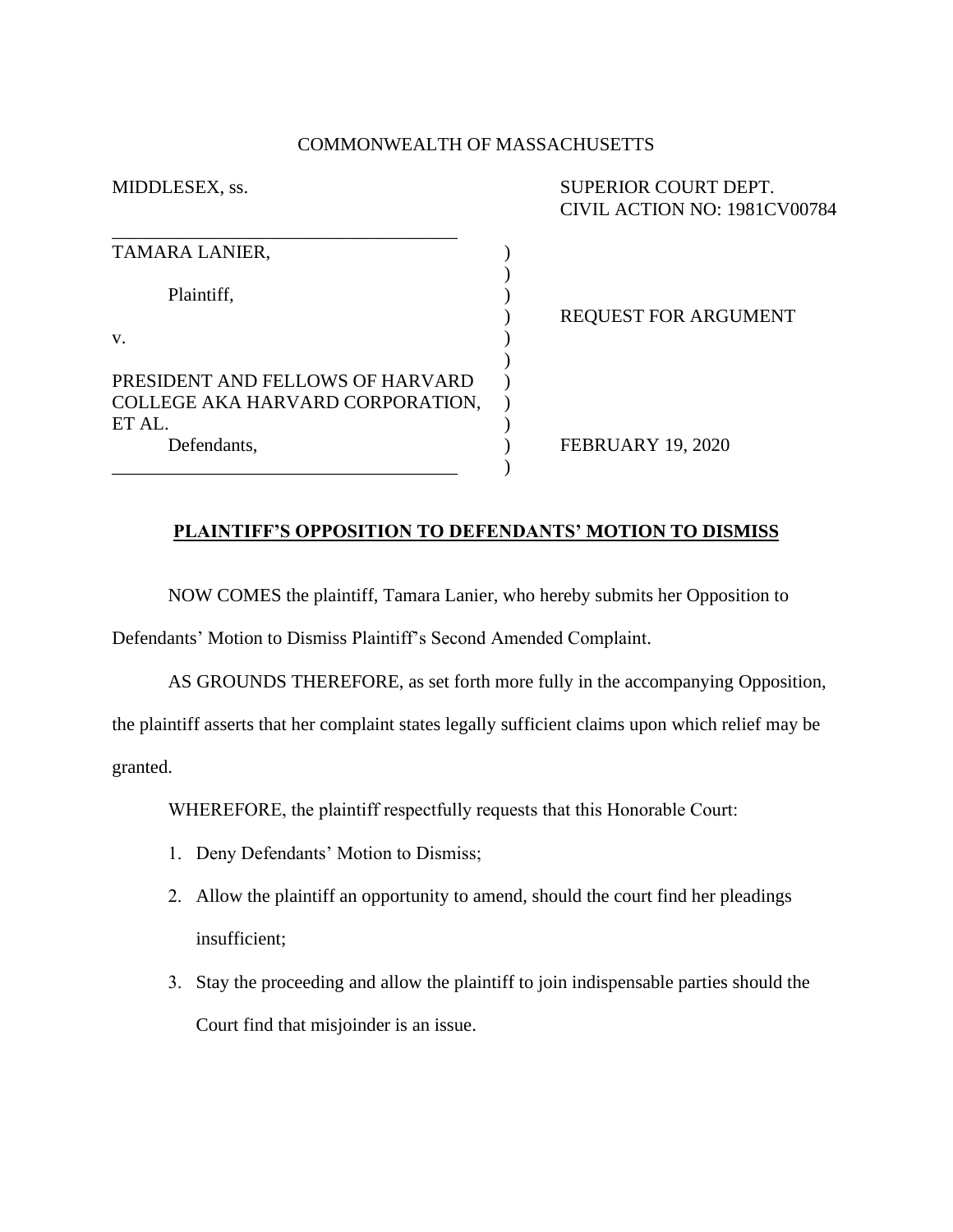### RESPECTFULLY SUBMITTED,

THE PLAINTIFF, BY HER ATTORNEYS,

 $\boldsymbol{\mathcal{L}}$ 

Joshua D. Koskoff (Pro Hac Vice) Carey B. Reilly, (Pro Hac Vice Pending) KOSKOFF, KOSKOFF & BIEDER, P.C. 350 Fairfield Avenue Bridgeport, CT 06604  $(203)$  336-4421

Sean K. McElligott BBO# 651710 KOSKOFF, KOSKOFF & BIEDER, P.C. 350 Fairfield Avenue Bridgeport, CT 06604  $(203)$  336-4421

/s/ Elizabeth N. Mulvey

Elizabeth N. Mulvey BBO# 542091 **CROWE & MULVEY LLP** 77 Franklin Street Boston, MA 02110  $(617)$  426-4488

**Ben Crump Scott Carruthers** Talley Kaleko **BEN CRUMP LAW, PLLC** 122 S. Calhoun Street Tallahassee, FL 32301

Mark Marderosian **COHEN & MARDEROSIAN** One Penn Plaza, Suite 6180 New York, NY 10019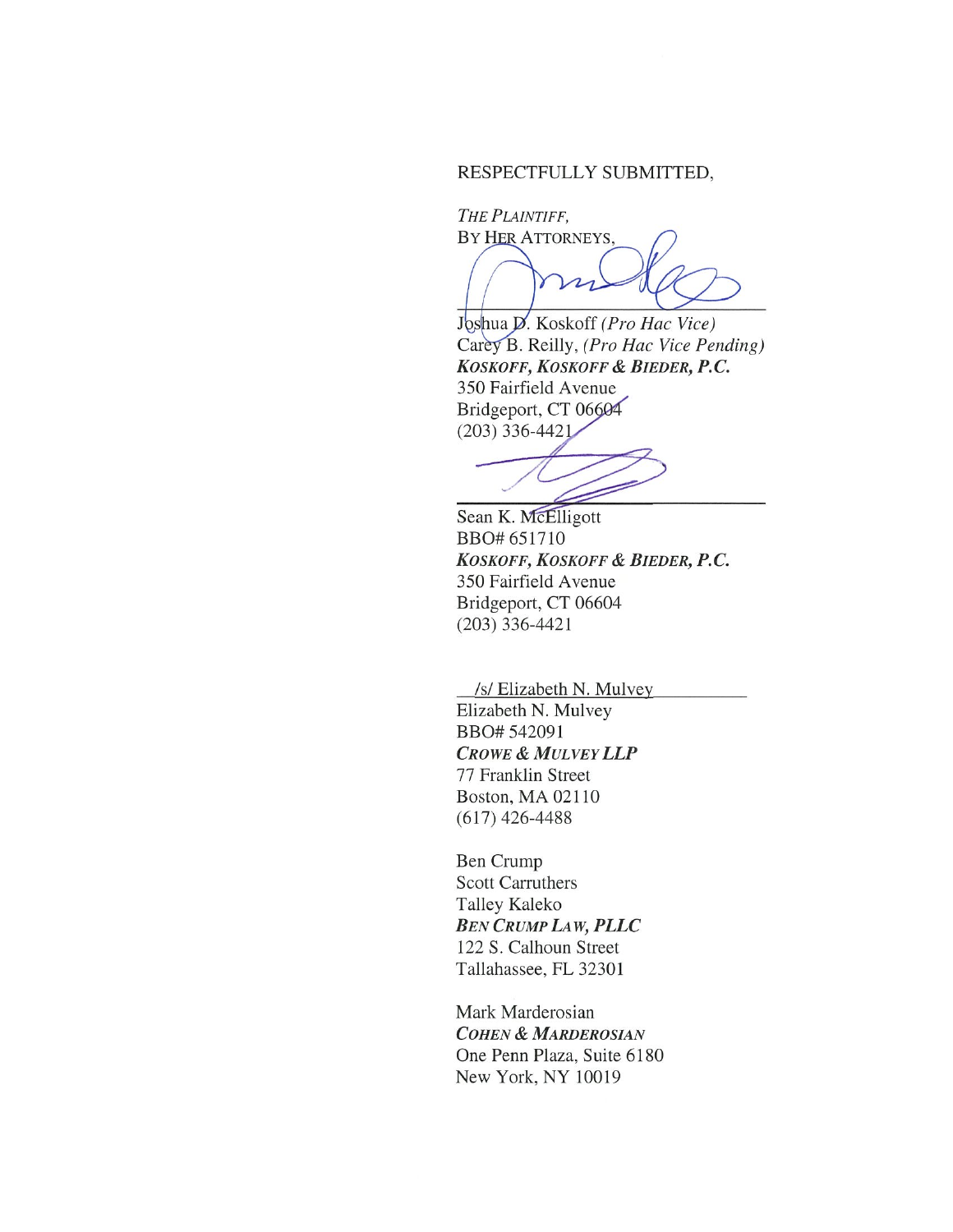### **CERTIFICATION OF SERVICE**

I, Sean K. McElligott, counsel for the plaintiff hereby certify that on February 19, 2020, I served a copy of the plaintiff's opposition to defendants' motion to dismiss upon all counsel of interest and/or their parties as reflected below.

President & Fellows of Harvard College; Harvard Board of Overseers, Harvard University, and The Peabody Museum of Archeology and Ethnology

By Their Attorneys

Victoria L. Steinberg vsteinberg@toddweld.com Maria T. Davis mdavis@toddweld.com Todd & Well LLP One Federal Street, 27<sup>th</sup> Boston, MA 02110 617-720-2626

Apalla U. Chopra O'Melveny & Meyers LLP 400 South Hope Street, 18th Floor Los Angeles, CA 90071

Anton Metlitsky (Pro Hac Vice) O'Melveny & Meyers LLP Times Square Tower 7 Times Square New York, NY 10036

Sean K. McElligott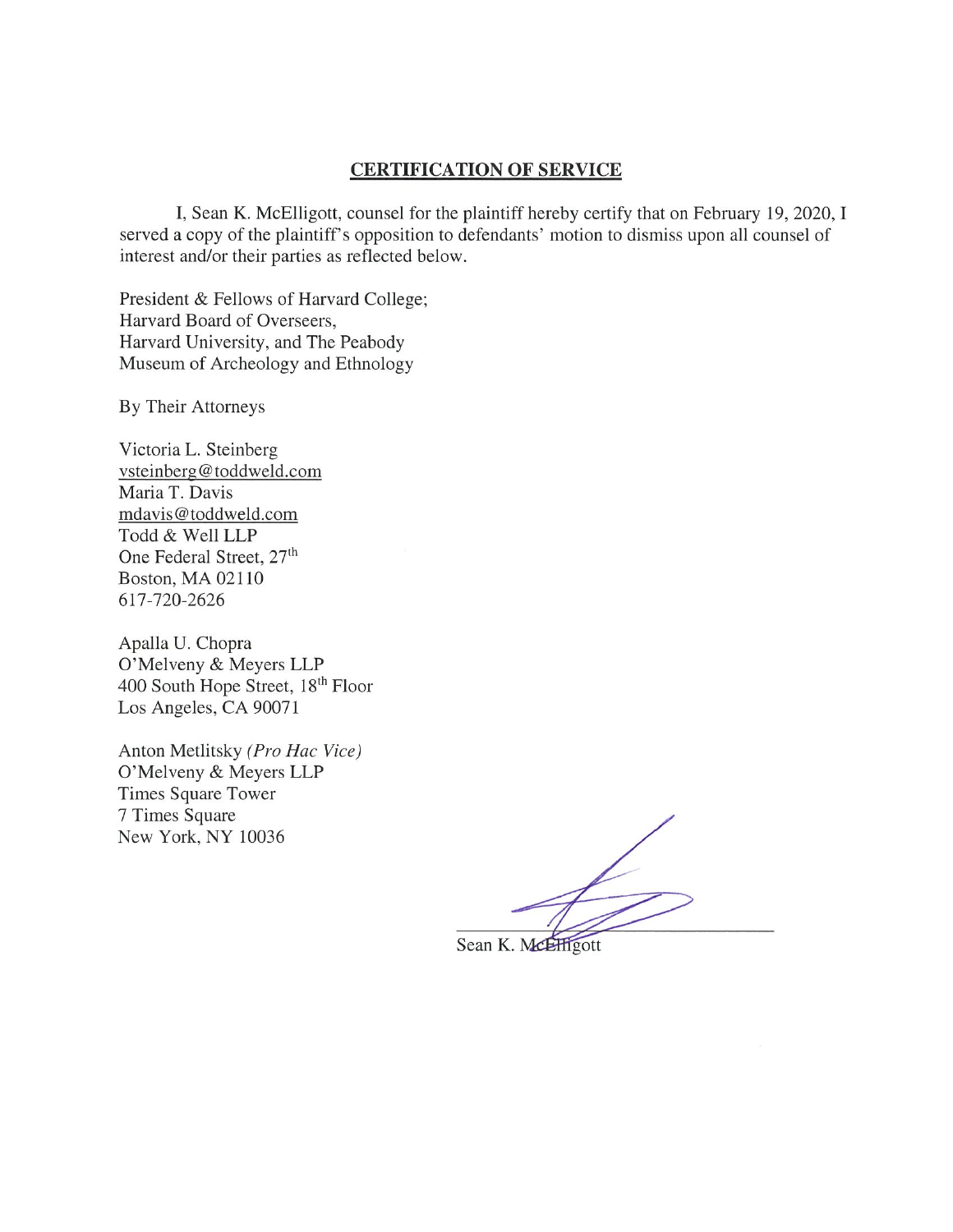#### COMMONWEALTH OF MASSACHUSETTS

\_\_\_\_\_\_\_\_\_\_\_\_\_\_\_\_\_\_\_\_\_\_\_\_\_\_\_\_\_\_\_\_\_\_\_\_\_ TAMARA LANIER, Plaintiff,  $REOUEST FOR ARGUMENT$  $\mathbf v$ .  $\qquad \qquad \qquad$  ) ) PRESIDENT AND FELLOWS OF HARVARD ) COLLEGE AKA HARVARD CORPORATION, ) ET AL. Defendants,  $\qquad \qquad$  FEBRUARY 19, 2020  $\qquad\qquad\qquad\qquad)$ 

MIDDLESEX, ss. SUPERIOR COURT DEPT. CIVIL ACTION NO.: 1981CV00784

*"That the individual shall have full protection in person and in property is a principle as old as the common law; but it has been found necessary from time to time to define anew the exact nature and extent of such protection. Political, social, and economic changes entail the recognition of new rights, and the common law, in its eternal youth, grows to meet the demands of society." - Harvard Law Review (1890)*

#### **OPPOSITION TO MOTION TO DISMISS**

### **I. INTRODUCTION**

In 1850, an enslaved man, Renty, and his enslaved daughter, Delia, were chosen as specimens for a "groundbreaking" study conceived of by Harvard's celebrated and prized professor Louis Agassiz. The purpose of the study was to prove "scientifically" that Blacks were a different and inferior species to Whites, a theory known as "polygenism." In furtherance of their compulsory participation in the racist study, Renty and Delia were dragged in chains from the plantation where they lived to a plush studio in Columbia, South Carolina. There, father and daughter were stripped naked and forced to stand before a camera as they were painstakingly studied and "photographed" from all angles as Agassiz had demanded. The process would not only have been abusive, dehumanizing and humiliating, but it would also have been torturously long. The way an image was captured in 1850 bore scant resemblance to modern-day photograph. It required the subject to stay perfectly still for an unnatural length of time, often requiring devices to hold a subject's pose. The images themselves were captured not on a negative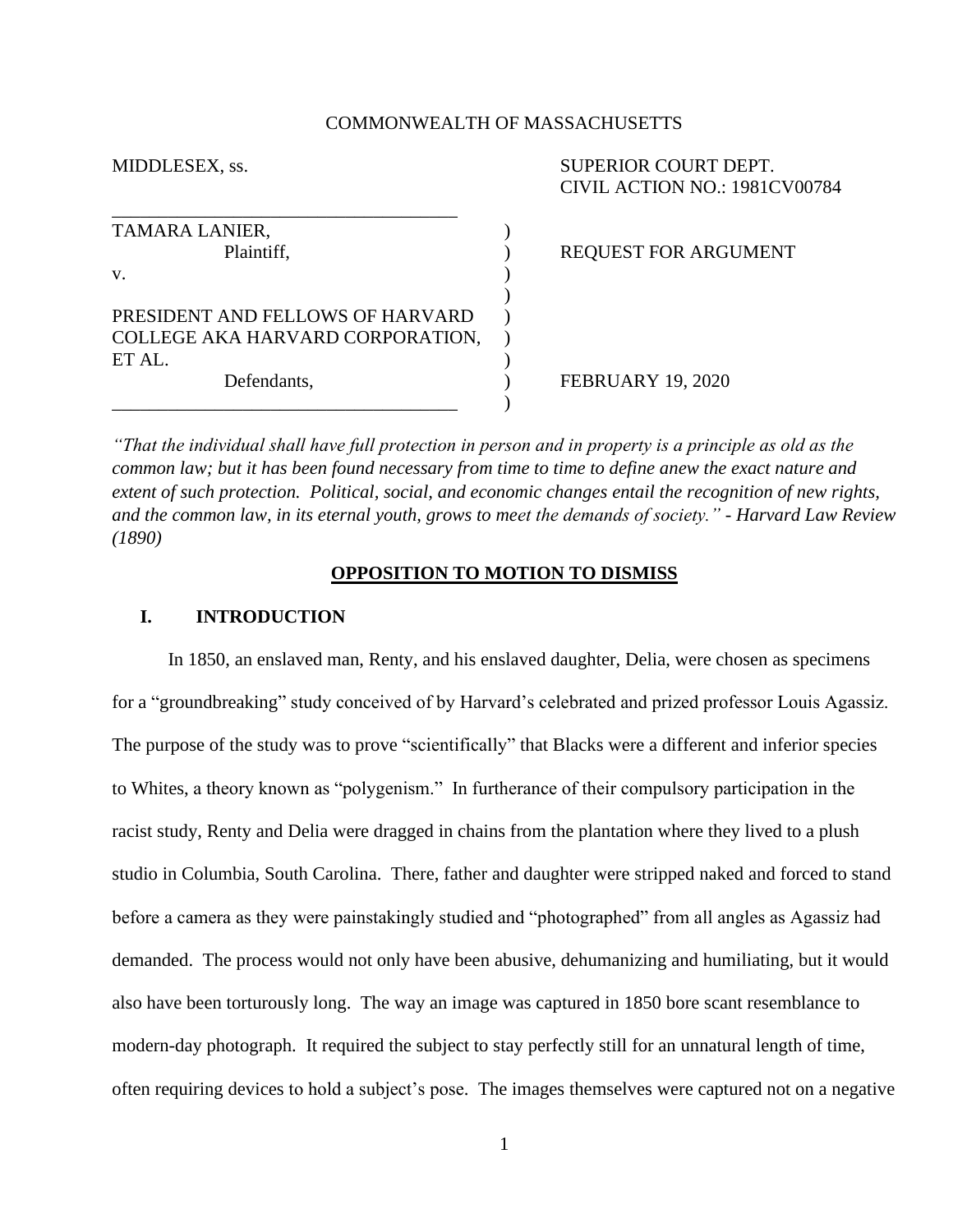from which additional images could be easily replicated, but on a plate of silver and copper. This resulted in a tangible item that was one of a kind, more akin to a work of art on a canvas than a photograph. These plated images are known as daguerreotypes.<sup>1</sup> The daguerreotypes of Renty and Delia, and the tortious, inhumane, and undoubtedly criminal conduct visited upon them by Harvard – the very circumstances of their creation – are at the center of this case.

Harvard asks the court to completely disregard these circumstances as irrelevant and to dismiss the case as a matter of law. Harvard relies primarily on one argument: that "a photograph is the property of the photographer, not the [the subject]." MTD, 10-11. According to Harvard, this is a common law rule that holds true "however objectionable the circumstances of the photograph's origins" and in fact "regardless of the circumstances." MTD, 4,11-12. Harvard labels the import of the circumstances as merely raising "complex policy questions," and casually dismisses the significance of the facts of this case as bearing on matters of "ethics" and "morality," but having no relevance to the legal and equitable issues before the court. MTD, 2-3 This is the argument that Harvard *has* to make. Harvard knows that the only way it can prevail, at least as a matter of law, and hang on to its prized historical possessions– possessions so valuable to Harvard that it won't simply return them to Renty and Delia's family – is if the court ignores the circumstances of their derivation.

But Harvard's view of common law and equity is all wrong. In Harvard's view, rules are applied without regard to reason and circumstances; matters of policy, ethics, and morality are estranged from the law; and tortious conduct results in rewards to the perpetrator. In fact, the common law is shaped by fundamental principles of fairness and justice – principles inextricably linked with matters of "policy," "ethics" and "morality" – and dependent upon unique circumstances. The application of the common

 $1$  For a description of daguerreotype fabrication see [khanacademy.org/humanities/becoming](https://www.khanacademy.org/humanities/becoming-modern/early-photography/v/early-photography-daguerreotypes)[modern/early-photography/v/early-photography-daguerreotypes](https://www.khanacademy.org/humanities/becoming-modern/early-photography/v/early-photography-daguerreotypes)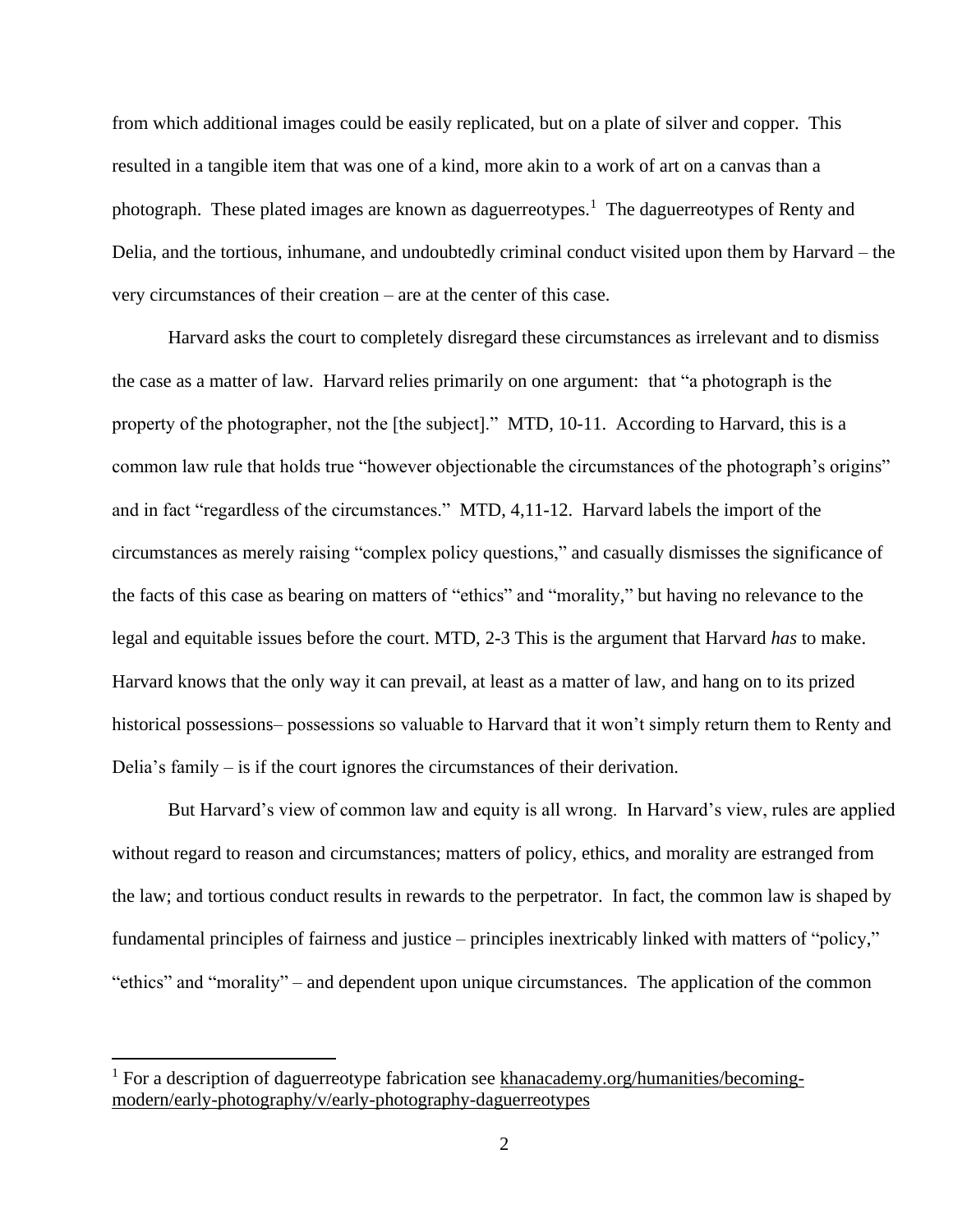law does not brook subordination of reason, fairness, and justice to the blind application of general rules, especially where such an application rewards tortious and criminal conduct. The simple fact is that Harvard engaged in tortious activity in the kidnapping, invasion, assault, battery, and false imprisonment of Renty and Delia, and this conduct *resulted in* the fabrication of tangible property. That property was then used by Harvard for profit, for prestige, and for promotion of racism masquerading as "science." To this day Harvard continues to benefit from its unlawful dominion, control, and use of these images. Under the common law and equity, tortfeasors like Harvard are not rewarded by bestowing upon them the fruits of their torts. Reparations flow from the tortfeasor to the victim, not the other way around.

Harvard fails to admit the simple truth that there is no precedent for this case. To the plaintiff's knowledge, this case presents the first civil dispute in our country's history wherein a direct descendant of an African-born slave has asserted property rights to historical and cultural artifacts, created under brutal conditions, depicting her ancestors during their enslavement. Despite conceding that Ms. Lanier is both the direct descendent of Renty and Delia and inherits their property rights, Harvard has never articulated any basis for its right to possess the daguerreotypes. Ms. Lanier, on the other hand, has stated the factual and legal basis for her superior property rights to them.

### **II. STATEMENT OF FACTS:**

#### **A. History is Written by the Winner**

Harvard's ongoing physical possession and control of the daguerreotypes is more than simple "stewardship" of tangible one-of-a-kind priceless historical and cultural artifacts. Dominion and control of the daguerreotypes has allowed Harvard to control the historical narrative in order to both bury the true story of Agassiz and enlarge its own prestige and profits. These claims are real. The story of Agassiz told by Harvard – even to this day – is that of a "great systematist, paleontologist, and renowned teacher of natural history." See [https://mcz.harvard.edu/history,](https://mcz.harvard.edu/history) A.1. SAC, ¶ 6. Harvard made the daguerreotypes front and center at its March 2017 conference: "Universities and Slavery: Bound by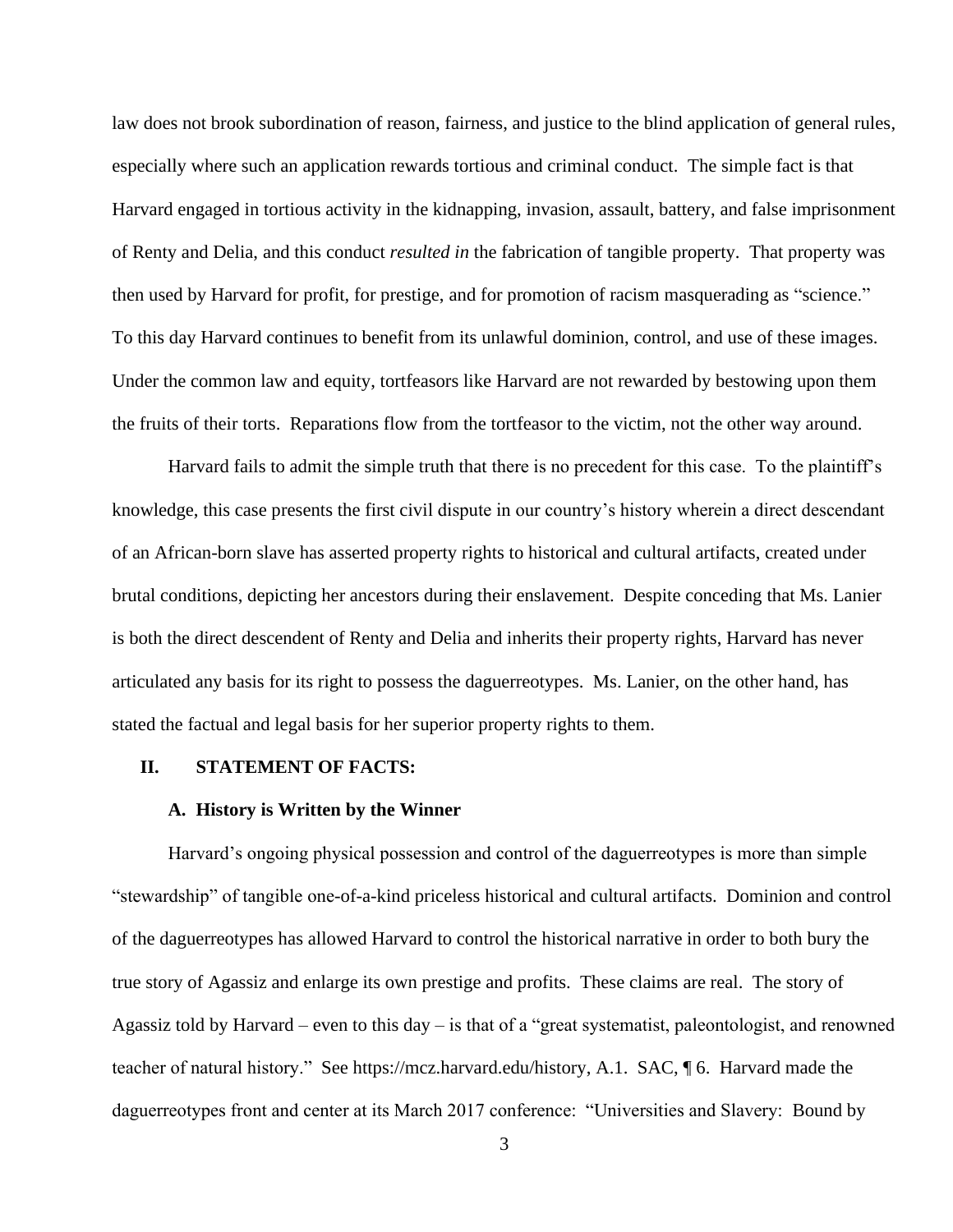History" and then promptly buried the history it was professing to share. Indeed, Harvard saw fit to feature its prized possession – THE Renty daguerreotype – both on the cover of its program and projected above the conference stage. In the program, Harvard described the origin of the cover image of Renty as an image "taken for the Harvard professor Louis Agassiz as a part of Agassiz's scientific research." SAC, ¶¶ 188-89. The description went on to boast that "while Agassiz earned acclaim, Renty returned to invisibility." *Id.* No mention of the deplorable circumstances under which Renty was "photographed" or the nature of the "scientific study" that earned him acclaim was made – that part of the story was buried as if Renty simply posed of his own free will for Agassiz's legitimate and praiseworthy scientific endeavor. *Id.* The real story of the origin of Renty's image was unbeknownst at the time to the conference's keynote speaker, Ta-Nehisi Coates. Upon learning the truth two years later, Coates observed: "That photograph is like a hostage photograph. This is an enslaved black man with no choice being forced to participate in white supremist propaganda – that's what that photograph was taken for." "Who Should Own Photos of Slaves?" New York Times (March 20, 2019).

#### **B. The History that Harvard Doesn't Tell**

While Agassiz viewed Renty as a specimen from an inferior species, and Harvard recently referred to Renty as "invisible," the real "Pappa Renty" (as he has always been referred to in Ms. Lanier's family) was hardly invisible. In mid-18<sup>th</sup> century South Carolina, Renty actually risked imprisonment to teach himself to read using the "Blue Black Speller." He courageously led "secret Bible readings and study [groups] on the plantation where he was enslaved." SAC, ¶¶ 90, 92-94. In other words, Renty was a fiercely intelligent, motivated and fearless man.

Meanwhile, although Agassiz may once have been a credible scientist who rightly earned praise as a naturalist for his work with fish and glaciers, coming to America from Switzerland changed all that. From the moment Agassiz first laid eyes on a black person he was "repulsed," and disgusted by the very sight of them. He wrote that he could not "repress the feeling that they are not of the same blood as us."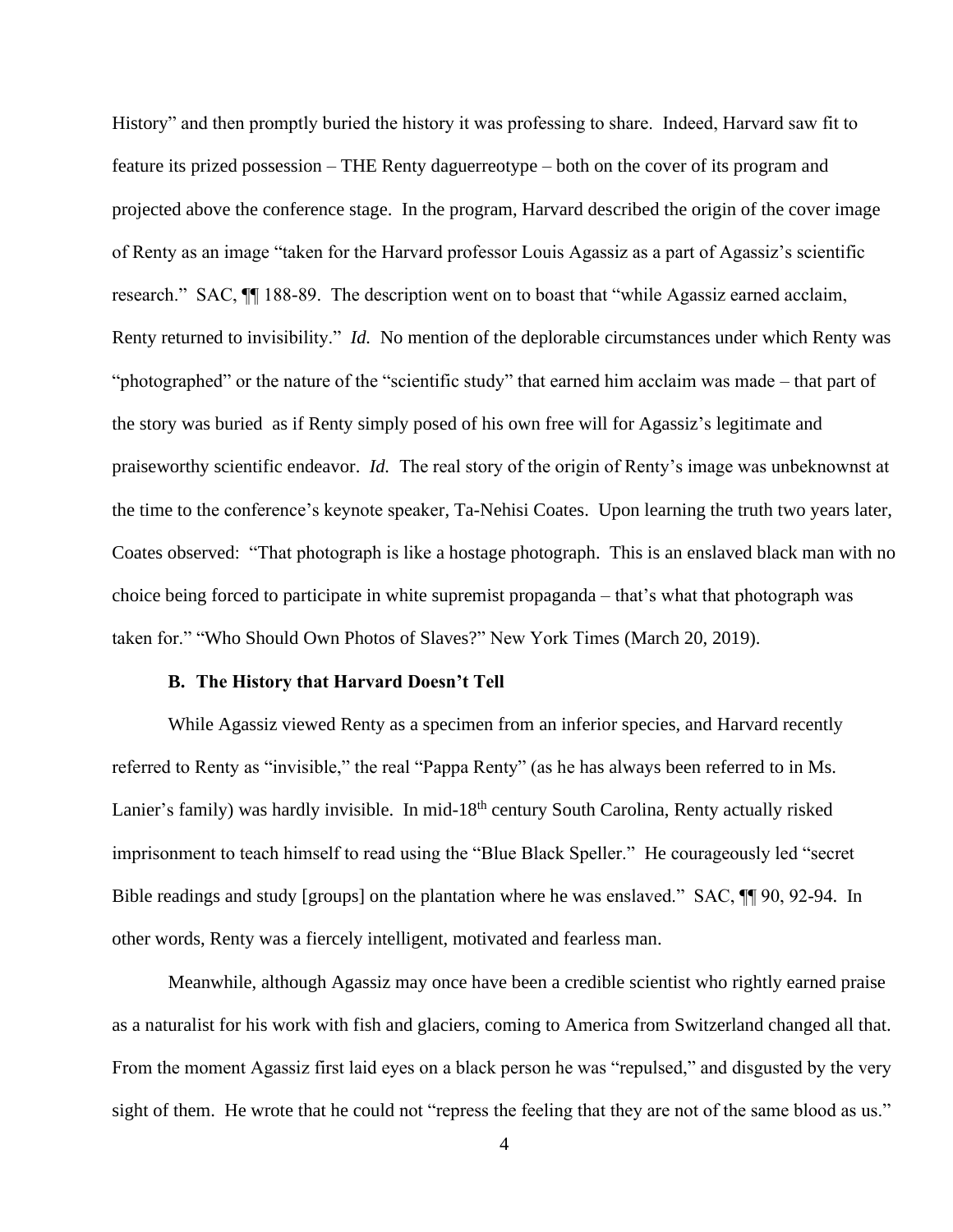*Id.*,  $\P\P$  44, 71. He described the "brain of a Negro [as] that of the imperfect brain of a 7-month-old infant in the womb of the White." *Id.*, ¶¶ 50-52. Agassiz took the fledgling theory of "polygenesis" and ran with it. The "scientific" classification of Blacks as an inferior species served mid-19<sup>th</sup> century Harvard's interests well. Harvard derived wealth off of the backs of slaves. Rich northern cotton tycoons feared the financial repercussions of the end of slavery. SAC,  $\P$  41, 56-65.<sup>2</sup> Tycoon Abbott Lawrence made his fortune from "cotton that was planted, picked, ginned, baled and shipped by enslaved men, women and children." SAC, 159. In 1847, Lawrence donated \$50,000<sup>3</sup> to Harvard to establish the first department of science at an American college, the Lawrence Scientific School, and to guarantee the salary of the scientist chosen to head this new department: Louis Agassiz. SAC, ¶¶ 55.

Agassiz's "objective" justification for slavery fit perfectly with Harvard's deep financial interest in perpetuating slavery and its ill-gotten gains.<sup>4</sup> In early 1850 Agassiz sought to solidify his increasingly influential "scientific theory" of polygenism. To do so, he needed "racially pure slaves born in Africa." SAC, ¶¶ 74-78. So, Agassiz "embarked on a tour of South Carolina plantations." *Id.* With the help of Dr. Robert Gibbes, Agassiz chose Renty, who was a native of the Republic of Congo, and his daughter, Delia, as "specimens" for his study. <sup>5</sup> *Id.* Agassiz's study called for Renty and Delia to be stripped naked, and forced against their will to pose for photographs taken from all angles. SAC, ¶¶ 1-3, 9, 22, 24, 49, 74-78, 107-112. Famously, Delia is seen crying in one image. To Agassiz, Renty and

<sup>2</sup> See historical context, A.30.

<sup>&</sup>lt;sup>3</sup> At the time, the largest single gift ever by an individual to an American institution of learning. See SAC, ¶ 54.

<sup>4</sup> See at MTD, 4, ¶ 2; SAC, ¶¶ 121-122. In 2016, Harvard's then-President Drew Faust wrote: "Harvard was directly complicit in America's system of racial bondage from the College's earliest days in the 17th century until slavery in Massachusetts ended in 1783, and Harvard continued to be indirectly involved through excessive financial and other ties to the slave South up to the time of emancipation. This is our history and our legacy, one we must fully acknowledge and understand in order to truly move beyond the painful injustices at its core." "Recognizing Slavery at Harvard," Harvard Crimson, March 30, 2016, A.3.

<sup>&</sup>lt;sup>5</sup> In addition to Renty and Delia, there were five other slaves photographed.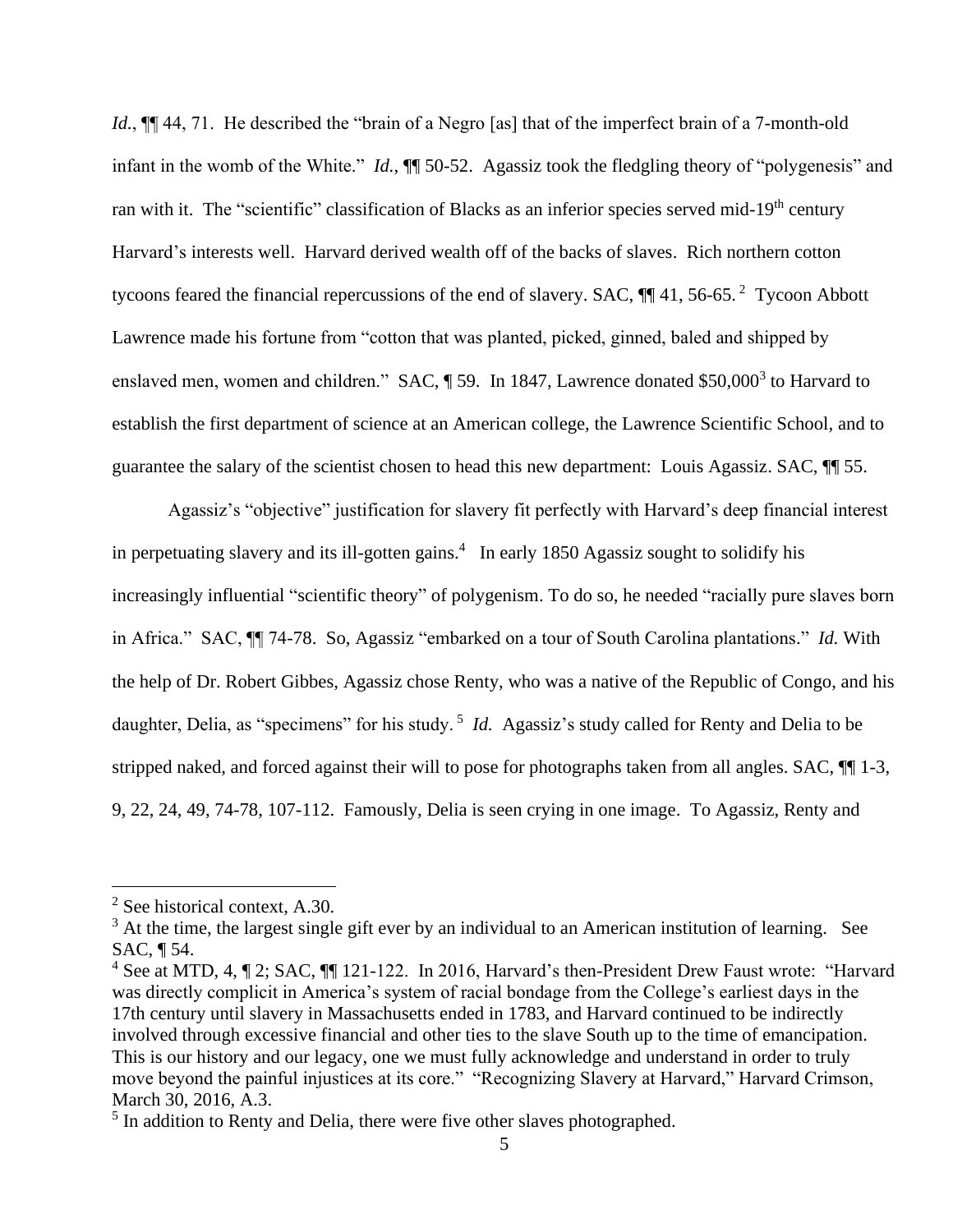Delia were simply sub-human specimens, and through his own racist lens he believed that capturing their images would help him definitively "prove" his white supremacy theory of polygenesis.

Having received and studied the daguerreotypes of Renty and Delia, Agassiz published his "scientific" findings, which included the following loathsome statements: Blacks were "submissive, obsequious, [and] imitative;" that the white race had "the obligation to settle the relative rank among these races… in a scientific point of view;" that the view that the races were equal and "entitled to the same position in human society" was "mock-philanthropy and mock-philosophy;" "…that those higher attributes which characterize man in his highest development are...more harmoniously combined in the white race." Agassiz used these beliefs to promote policy arguing that the government "ought to put every possible obstacle to the crossing of the races, and the increase of half-breeds;" and warned that "[s]ocial equality...[is] at all times impracticable. It is a natural impossibility, flowing from the very character of the negro race…[T]hey are incapable of living on a footing of social equality with the whites, in one and the same community, without becoming an element of social disorder."<sup>6</sup> This became Agassiz's most consequential and enduring "achievement." SAC,  $\P$  127-138.

#### **C. Harvard's Marketing as Ethical Stewards of History**

It is hard to ignore the detour Harvard takes in its motion to dismiss, in which it cobbles together a handful of examples apparently meant to convey the seriousness in which it has addressed its entanglement with slavery and the repercussions and enrichment of that entanglement. Aside from amorphous and non-committal statements like Harvard "acknowledg[ing] the importance of exploring its connection with slavery," Harvard refers to three "concrete" instances of something it seems to say is a kind of reckoning. First, Harvard takes credit for the work of one of its professors, Steven Jay Gould, for writing a book in 1981 (republished in 1996) that described Agassiz correctly as "the leading

<sup>&</sup>lt;sup>6</sup> SAC, <sup>[1]</sup> 107-116, 127-131; see also "The Diversity of Origin of the Human Races," Louis Agassiz, Christian Examiner (July 1850).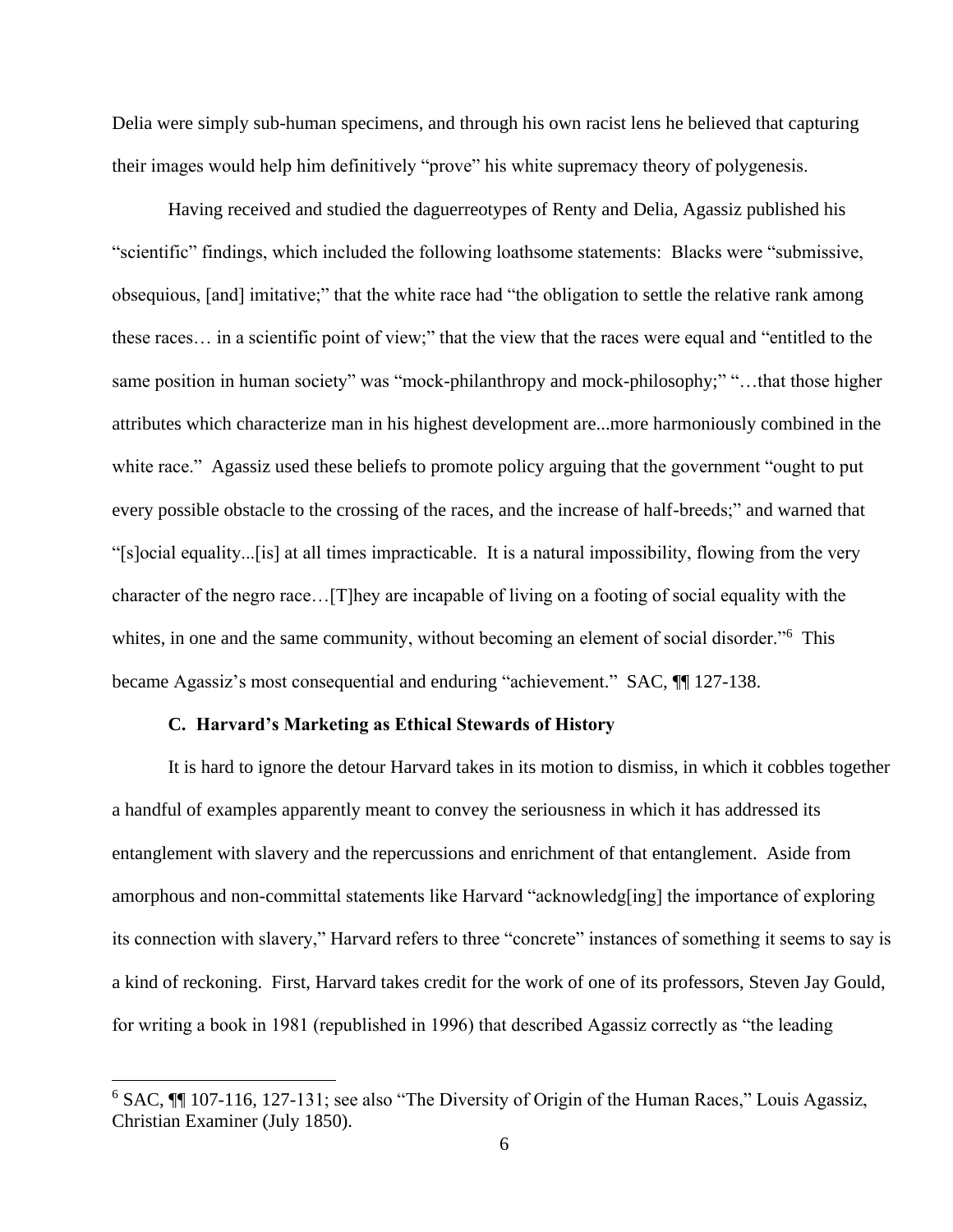spokesman for polygeny in America. Second, Harvard asserts that they take good care of their artifacts. And third, that recently it committed \$5 million to studying and reporting its connection to slavery.

It speaks to the paltriness of its efforts that Harvard takes credit for faculty member Gould's writing about Agassiz's racist beliefs in a 1981 book, and offers it as evidence of Harvard's own reckoning, MTD, 3. If this led to any reckoning by Harvard about Agassiz, why – 36 years after Gould's accurate observation - wasn't this true history of Agassiz shared with attendees at the 2017 conference on, of all things, the history of Harvard's ties to slavery? Why does Harvard's MCZ website continue to gush over his accomplishments? Harvard's failure to build off of Gould's observation is simply another example of its effort to control history. In terms of "ethical stewardship," taking care of property that has been compelled by your own wrongdoing can never be ethical. Nor can telling a false or incomplete story based on that stewardship or using that property for your prestige and profit. The argument that Harvard makes is beyond insulting given the seriousness of the claims in this case. In fact, it is "Exhibit A" of its failure to understand the gravity of its historical wrongdoing. Timing suggests that the true impetus for the new initiative is a bit of a public relations ploy in light of the pending case and its inclusion in a motion to dismiss is circumspect. Harvard could have been expected to invest in this area of study at least following 1981 with Gould's work. It appears that Harvard only acknowledges their connection and complicity with slavery when faced with external pressure, which calls into question the sincerity of Harvard's commitments to act on any ramifications of their research.

## **III. RENTY AND DELIA ACQUIRED PROPERTY RIGHTS IN THE DAGUERREOTYPES SUFFICIENT TO SUSTAIN MS. LANIER'S PROPERTY INTEREST CLAIMS**

The single question before the court is whether Ms. Lanier's complaint has stated one or more claims upon which relief may be granted.<sup>7</sup> Ms. Lanier's operative complaint sets forth causes of action

<sup>&</sup>lt;sup>7</sup> Harvard moved to dismiss under Mass. Civ. P. Rule 12 (b)(6). To survive a motion to dismiss, the plaintiff must set forth in the complaint factual allegations, either direct or inferential, regarding each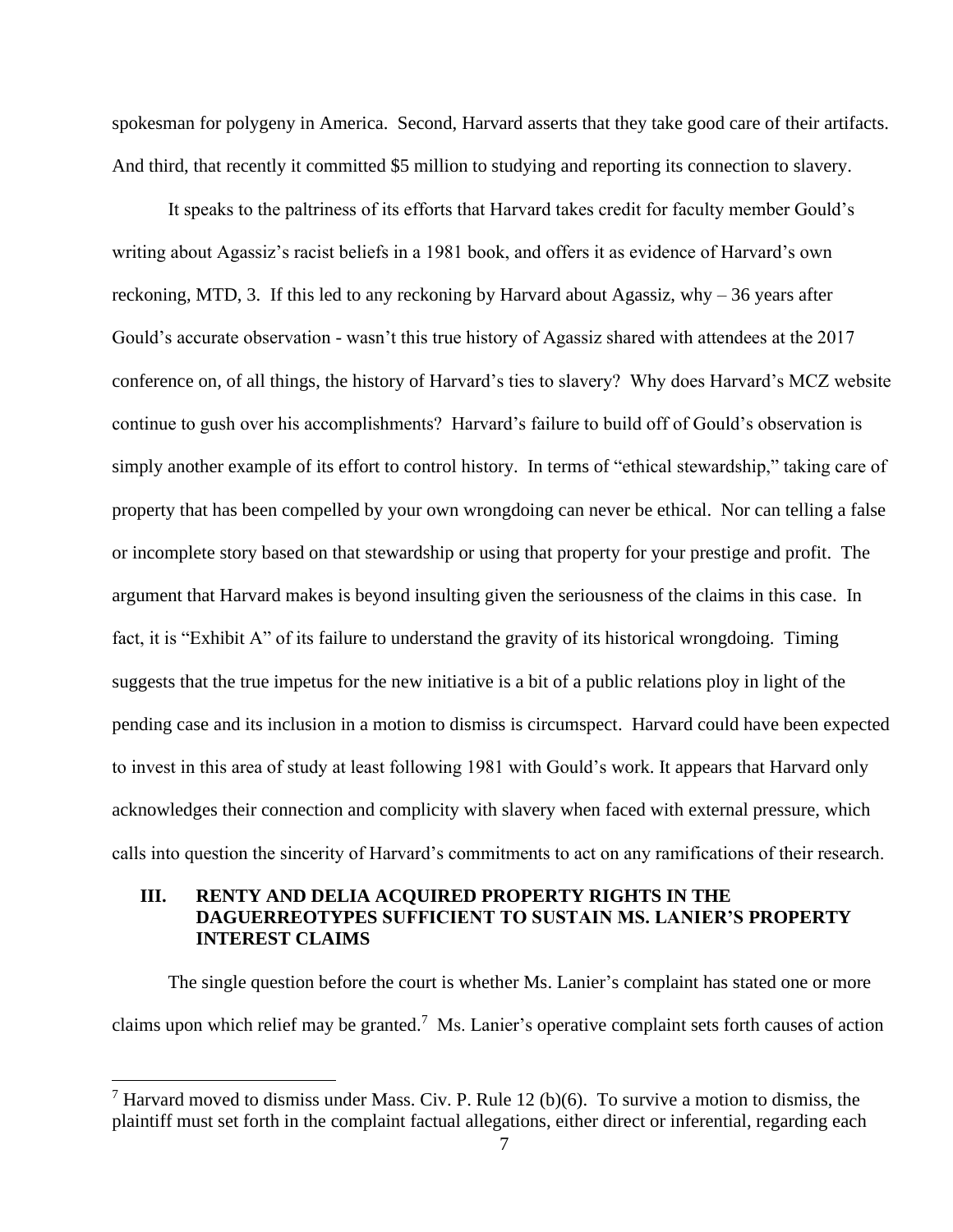sounding in Replevin (Count One), Conversion (Count Two), Unauthorized Use (Count Three), Constitutional Violation (Count Four), Intentional Interference (Count Five), Negligent Infliction of Emotional Distress (Count Six), and Equitable Restitution (Count Seven). Harvard groups Ms. Lanier's claims in Counts 1, 2, 5, 6, and 7 together as "property interest" claims. Harvard's principal argument is that Ms. Lanier's property interest claims must be dismissed because, to assert such claims, Ms. Lanier must plead and prove ownership, and "there is no support for the proposition that a person, *in any circumstances,* derives a property interest in a physical photograph (or painting, or sculpture) *because* that photograph contains his or her image." MTD, 4, 8-12 (emphasis added). Harvard is wrong. As a preliminary matter, Ms. Lanier's property claims require only an assertion of a right to possession, not ownership, per se. To succeed, Ms. Lanier's right to possession must simply be superior to that of the defendant's. Further, Ms. Lanier does not base her right to possess the daguerreotypes only on the fact that Renty and Delia were the subjects of the same. The roots of the plaintiff's right to possession go much deeper than that. Harvard's generalization is a misstatement of the law, the facts and Massachusetts's principles of justice and equity.

### **A. Tangible Property Rights**

Tangible property, in the law, is literally anything that can be touched and includes both real and personal property. "That the individual shall have full protection in person and in property is a principle as old as the common law." S. Warren and L. Brandeis, "The Right to Privacy," Harvard Law Review, Vol. IV, No. 5, p. 193 (December 15, 1890). The rights of personal property are divided into two general categories: general property rights and special property rights. A special property right is a

material element necessary to sustain recovery under some actionable legal theory. *Gooley v. Mobil Oil Corp.*, 851 F.2d 513, 515 (1st Cir. 1988); see also *Iannacchino v. Ford Motor Company*, 451 Mass. 623, 636 (2008); *Bell Atl. Corp. v. Twombly*, 550 U.S. 544, 555-57 (2007). In deciding a motion to dismiss, the court must take plaintiff's allegations in the complaint as true. *Flagg v. AliMed, Inc.,* 466 Mass. 23, 26 (2013).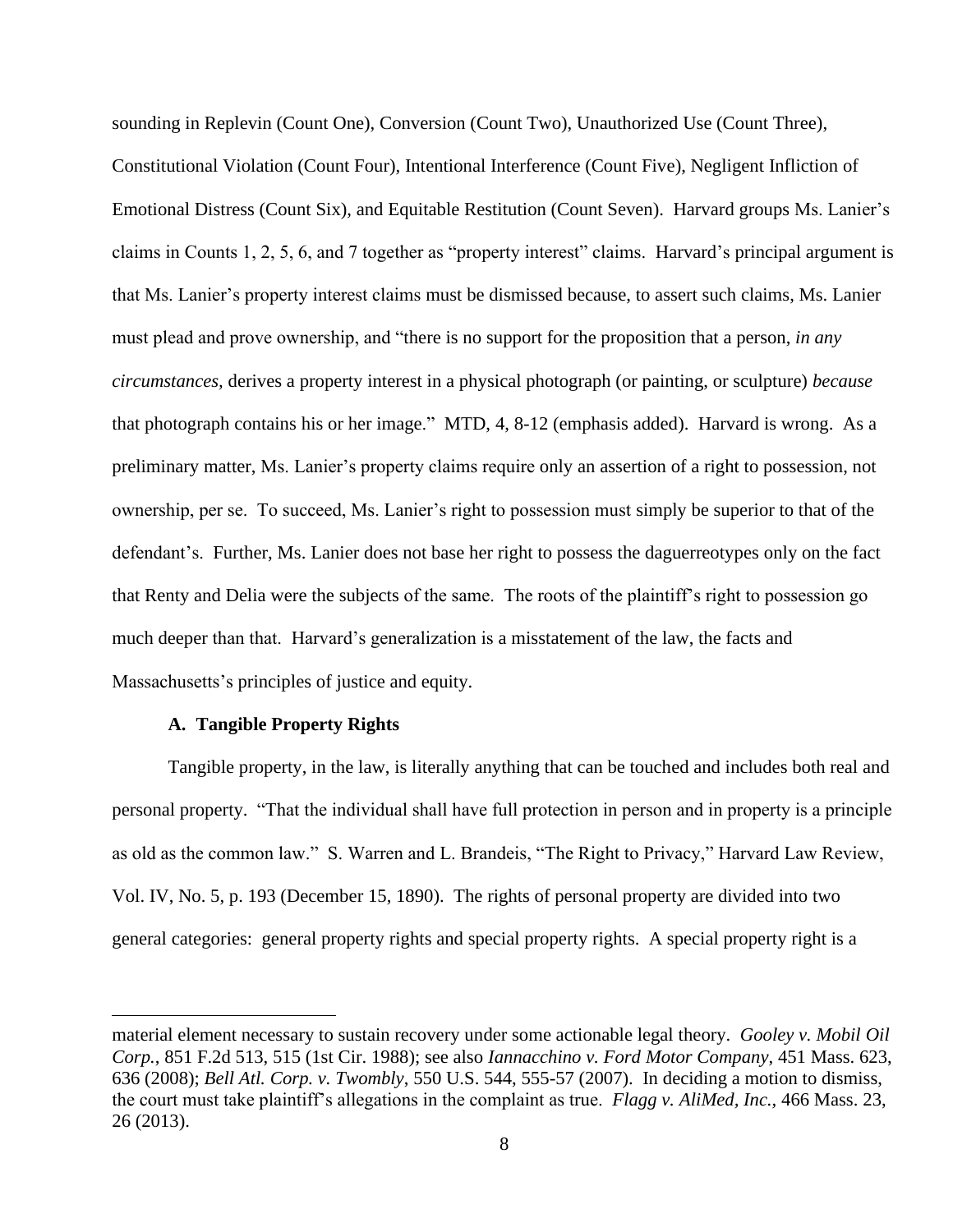right or qualified interest in property (such as the interest of a bailee, pledgee, lawful possessor, a conditional vendee prior to full payment, or a lienholder) subordinate to the absolute, unconditional or general property or ownership. Merriam-Webster Dictionary. A general property right is absolute ownership usually of personal property with the right of complete dominion over it including the incidental rights of possession, of use and enjoyment, and of disposition or alienation. *Id.*

### **B. Ms. Lanier's Property Interest Claims Rests Upon her General or Special Property Rights in the Daguerreotypes**

In Count One of her complaint, Ms. Lanier sets forth a cause of action for replevin. The common law right to replevin in Massachusetts was codified in statute in 1789. Harvard Law Review, Vol. IV, No. 5, p. 193; Statute of 1789, c. 25.<sup>8</sup> Replevin, founded on the wrongful taking of personal property, like a civil theft, "is a remedy, by which the person, from whom goods or chattels are taken, may be restored to possession of them until the question of title can be judicially tried and determined." *Maxham v. Day*, 82 Mass. 213, 214 (1860); *Lathrop v. Bowen*, 121 Mass. 107 (1876). "Remedies [like replevin] are always to be used and applied in subordination *to the great principles of right*, which it is the object of the law primarily to secure and protect." *Id.*, 215-16 (emphasis added).

At present, M.G.L. c. 247, § 7 states in relevant part: "If goods exceeding twenty dollars in value are unlawfully taken or detained from the owner or *person entitled to their possession*..., the owner or such other person may cause them to be replevied." (Emphasis added.) Thus, while a replevin action may be brought by an "owner," it may also be brought by a "person entitled to possession" who very clearly need not be the owner. See *Evergreen Marine v. Six Consignments of Frozen Scallops*, 806 F. Supp. 291, 294 (D. Mass 1992), vacated on other grounds 4 F.3d 90 (1st Cir. 1993); *Wilson v. Estate of Arcese*, 2007 Mass. Super LEXIS 330, 23 Mass. L. Rep. 11. To properly state a cause of action for

<sup>&</sup>lt;sup>8</sup> Note that Harvard ignores the choice of law question entirely and moves to dismiss only under Massachusetts law. Ms. Lanier only responds to the arguments raised by the defense but notes that the choice of law question remains unresolved.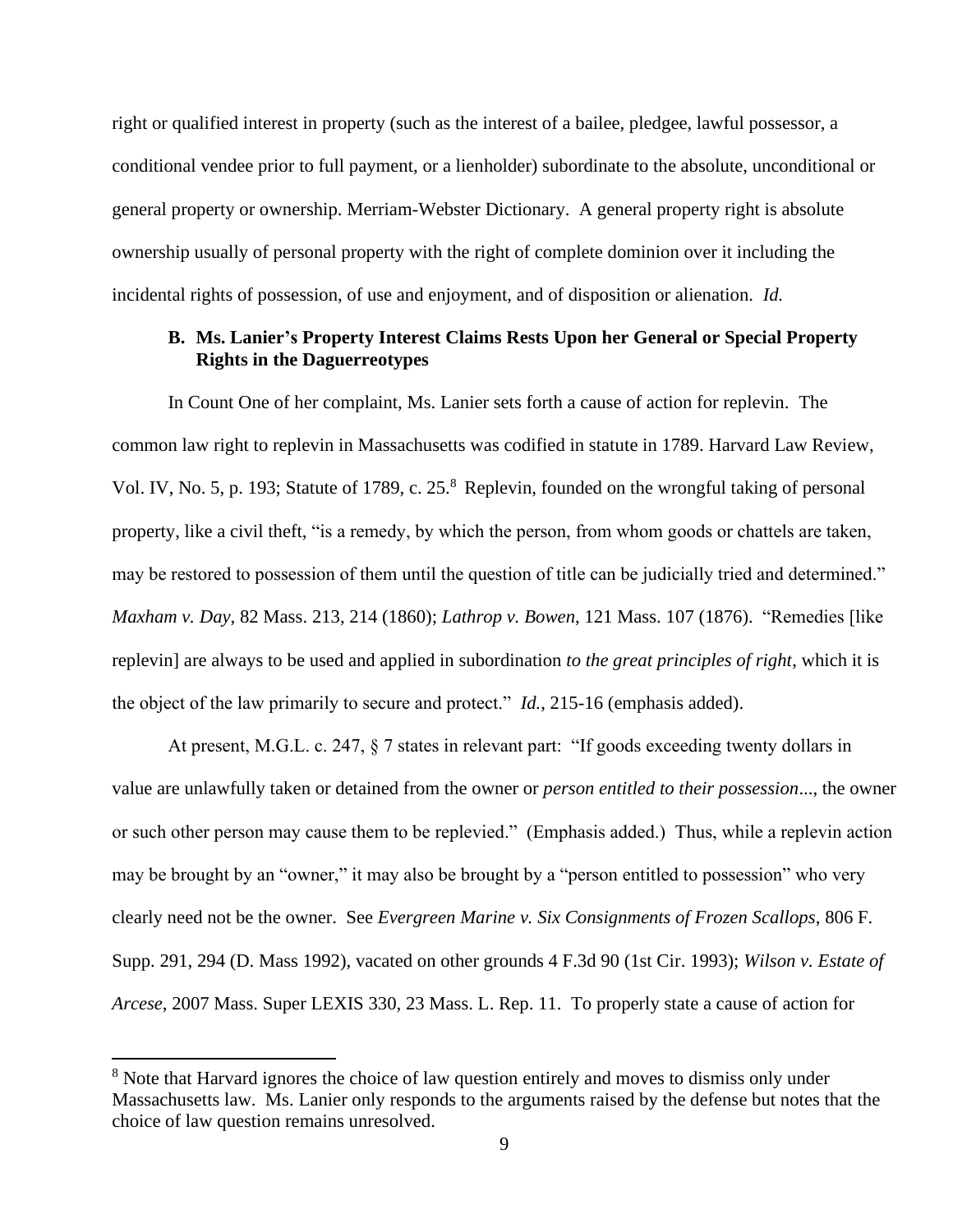replevin, the plaintiff must assert that he has *either a general or special property interest* in the personal property that has been wrongfully taken or detained. See 66 Am Jur. 2d, Replevin, § 2.

*Holding a title is not the sine qua non for bringing an action to recover chattel; instead, a plaintiff need only have a possessory right to the chattel superior to that of the defendant.* In other words, nothing more than a right of present possession founded upon a general or special [property right in the] goods or chattels is necessary to enable a plaintiff to maintain a replevin action. Thus, it is not essential that the title be absolute; a qualified title, accompanied by the right to possession is sufficient...*The critical issue in a replevin action is a right of possession, not ownership.* A*dditionally, the plaintiff is not required to set up a title good against the whole world but need only show a good title as against the defendant in possession.* This is true even though a third person may have some interest in the property….

66 Am. Jur. 2d Replevin §§ 11, 13 (emphasis added); see also *Iowa Truck Center, Inc. v. Davis*,

204 N.W.2d 630 (1973). *Ilsley v. Stubbs*, 5 Mass. 280, 283 (1809); *Commonwealth v. Fitzgerald*, 164

Mass. 587 (1895).

Ms. Lanier claims either a general or special property right to the daguerreotypes as the basis for her replevin action.<sup>9</sup> Thus, Harvard is categorically wrong in its assertion that Ms. Lanier must plead and prove absolute ownership to successfully assert a replevin claim. MTD, 3-4, 8-12. Harvard is equally wrong, having conceded that Ms. Lanier is the linear descendant of Renty and Delia, that she

<sup>&</sup>lt;sup>9</sup> Similarly, in Count Two of her complaint, Ms. Lanier sets forth a claim for conversion, which is an intentional exercise of dominion or control over personal property seriously interfering with the right of another to control it. In this case, Ms. Lanier claims that the photographs themselves (not the countenances of Renty and Delia) were converted by Harvard. The elements of a conversion claim include that a plaintiff has an ownership *or possessory right or interest* in the property interfered with at the time of the defendant's wrongful act. *Evergreen Marine v. Six Consignments of Frozen Scallops*, 806 F. Supp. 291, 294 (D. Mass 1992), vacated on other grounds 4 F.3d 90 (1st Cir. 1993),. The plaintiff must show an immediate right to possession of the property at the time of the alleged conversion, even though title may be in another. *Guttentag v. Huntly*, 245 Mass. 212 (1923); *Beacon Motor Car. Co. v. Shadman*, 226 Mass. 570 (1917); *Harrington v. King*, 121 Mass. 269 (1876). Similar to Harvard's error regarding replevin, it also overlooks the fact that an action for conversion will lie for the disruption of possessory rights or interests shy of actual ownership. *Evergreen*, 4 F.3d 90 (1st Cir. 1993); *Tourles v. Hall*, 341 Mass. 299 (1960); *First National Bank v. Crocker*, 111 Mass. 163 (1872).See also *MacNeil v. Hazelton*, 306 Mass. 366 (1940); *Massachusetts Lubricant Corp. v. Socony-Vacuum Oil Co.*, 305 Mass 269, 271 (1940). Similar arguments hold true for Ms. Lanier's claims in Counts 5, 6, and 7.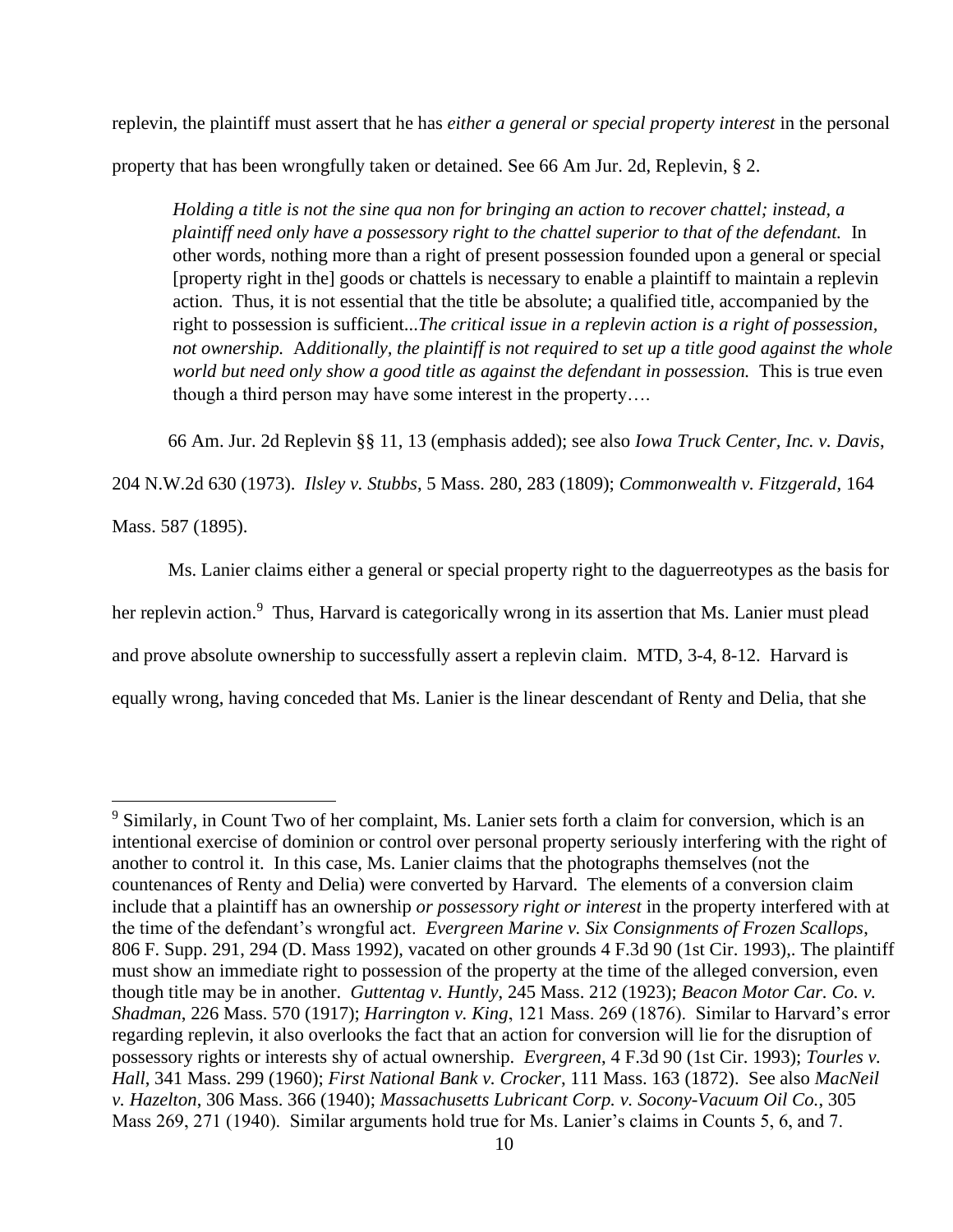must allege a property interest "superior to" other descendants of Renty. She "need only show a good title as against the defendant in possession."<sup>10</sup>

#### **C. Origin of Ms. Lanier's Property Rights to the Daguerreotypes**

# 1. Ms. Lanier's Property Rights to the Daguerreotypes Arise from Principles of Law, Equity and the Constitution

Determining which side has a superior property right is clearly a jury question. As stated above, Harvard never actually stated in its motion that it owns the daguerreotypes or articulated the basis for its claim of entitlement to them. Thus, on the record before the court, Harvard's only "claim" to the images is that it possesses them. Harvard does not even know (or won't tell) how it got them.<sup>11</sup> Instead, all Harvard argues in its motion is that Renty and Delia were not entitled to "own" the daguerreotypes, so neither is Ms. Lanier. Preposterously, Harvard argues that the circumstances under which the daguerreotypes came into existence are irrelevant to Ms. Lanier's property rights in them; even though Harvard admits that Agassiz committed "repugnant," "reprehensible" acts upon Renty and Delia in order to create the images. MTD, 3-4, 12. It is precisely because of the circumstances under which the daguerreotypes were created that Renty and Delia, and now Ms. Lanier, have property rights to the images themselves. But it is not just because Renty and Delia were the subjects of the images. The

 $10$  To the extent that Harvard argues that Ms. Lanier's replevin claim is inadequate as a matter of law because she must either demonstrate that she is "the sole owner" of the photographs or join the coowners in this case, MTD, 14-15, Ms. Lanier responds thus. First, the defendant's argument is mistakenly directed toward "ownership" not "entitlement to possession." Harvard cites no authority to demonstrate that exclusive or outright ownership is a necessary element of a replevin claim based on entitlement to possession. Second, should the court believe that joinder of other parties is necessary, the court has the discretion to permit amendment of the complaint at any time to add real parties in interest and said amendment will likely relate back to the original pleading. See *Berman v. Linnane*, 434 Mass. 301, 304 (2001); M.G.L. c. 231, § 51; Mass. Civ. P. Rules 15 and 17a. Third, Harvard filed its motion to dismiss under Mass. R. Civ. P. Rule 12(b)(6) (i.e. failure to state a claim upon which relief can be granted). MTD, 1. The question of possible misjoinder of parties cannot be raised by motion filed under 12(b)(6). *Senay v. Meehan*, 5 Mass. App. Ct. 854, 855 (1977). See also Lanier Affidavit, ¶¶ 24, A. 7. <sup>11</sup> Pat Kervick, Associate Archivist at the Peabody stated her belief that Agassiz's son, Alexander, transferred the photographs to Harvard in 1935; the other theories are that Louis Agassiz transferred them in 1858, or just left them there. 8 Harv. Unbound J. of Legal L. 1, 25, 51.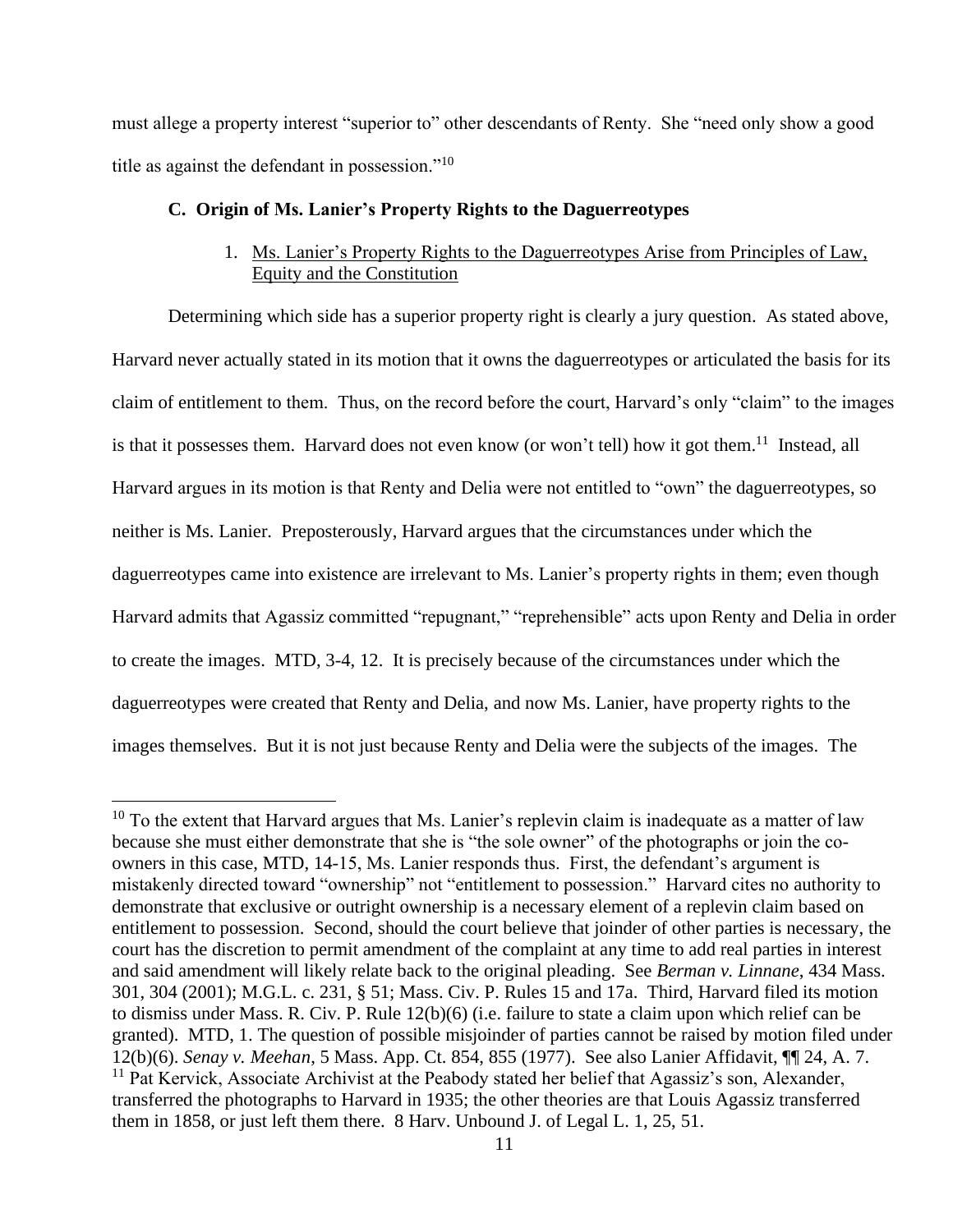unvarnished truth is that Harvard's acts were criminal – kidnapping, torture and exploitation. Renty and Delia were intimidated, threatened and coerced into posing nude for the camera. Renty and Delia's constitutional rights were violated in the process of creating the daguerreotypes.<sup>12</sup> The general principle of law is that Harvard cannot profit from its wrongdoing by claiming it garnered a property interest superior to that of the plaintiff's under these circumstances. *Commonwealth v. Rosado*, 480 Mass. 540, 543 (2018). A wrongdoer should not be enabled by law to take advantage from his actions: *commodum ex injuria sua nemo habere debet*. Harvard's tortious conduct is not beside the point – *it is the point*. It cannot be swept under the rug or otherwise forgotten in the battle over who has a better claim to the daguerreotypes. "Otherwise illegal conduct is not made legal by being [photographed.]" *California v. Freeman*, 488 U.S. 1311, 1313 (O'Connor, J.) The law holds that "if there is tortious injury there should be recovery, and only strong arguments of public policy should justify a judicially created immunity for tortfeasors and bar to recovery for injured victims." *Lewis v. Lewis*, 370 Mass. 619 ,629 (1976).<sup>13</sup>

# 2. Harvard's Argument that Ms. Lanier Cannot State a Cognizable is Irrelevant, Incorrect and Unsupported

As stated above, Harvard's principal argument is that Renty and Delia cannot, as a matter of law, prove ownership in the daguerreotypes because "there is no support for the proposition that a person, *in any circumstances*, derives a property interest in a physical photograph (or painting, or sculpture)

 $12$  By 1784, the Massachusetts high court had outlawed slavery in the Commonwealth and slaves were constitutionally entitled to, among others, the rights to liberty and property. Massachusetts's constitution of 1780, Article I. In South Carolina, the Supreme Court in *Callahan v. Callahan*, 36 S.C. 454 (1892), retrospectively recognized similar rights in former slaves.

<sup>&</sup>lt;sup>13</sup> Furthermore, the daguerreotypes are protected cultural relics/artifacts that were taken by Harvard though violent theft and, as such, Ms. Lanier has the right to their return. As cultural property, the photographs are protected under the spirit and policy reach of UNESCO (United Nations Educational, Scientific and Cultural Organization), NAGPRA (Native American Graves Protection and Repatriation Act, Pub. L. 101-601, 25 U.S.C. 3001 et seq., 104 Stat. 3048 – enacted on November 16, 1990, requiring institutions that receive federal funding to return Native American cultural items to lineal descendants) and the Hague Convention (Note, according to the latter, it is of no consequence that the offender may take better care of the property than the original owner).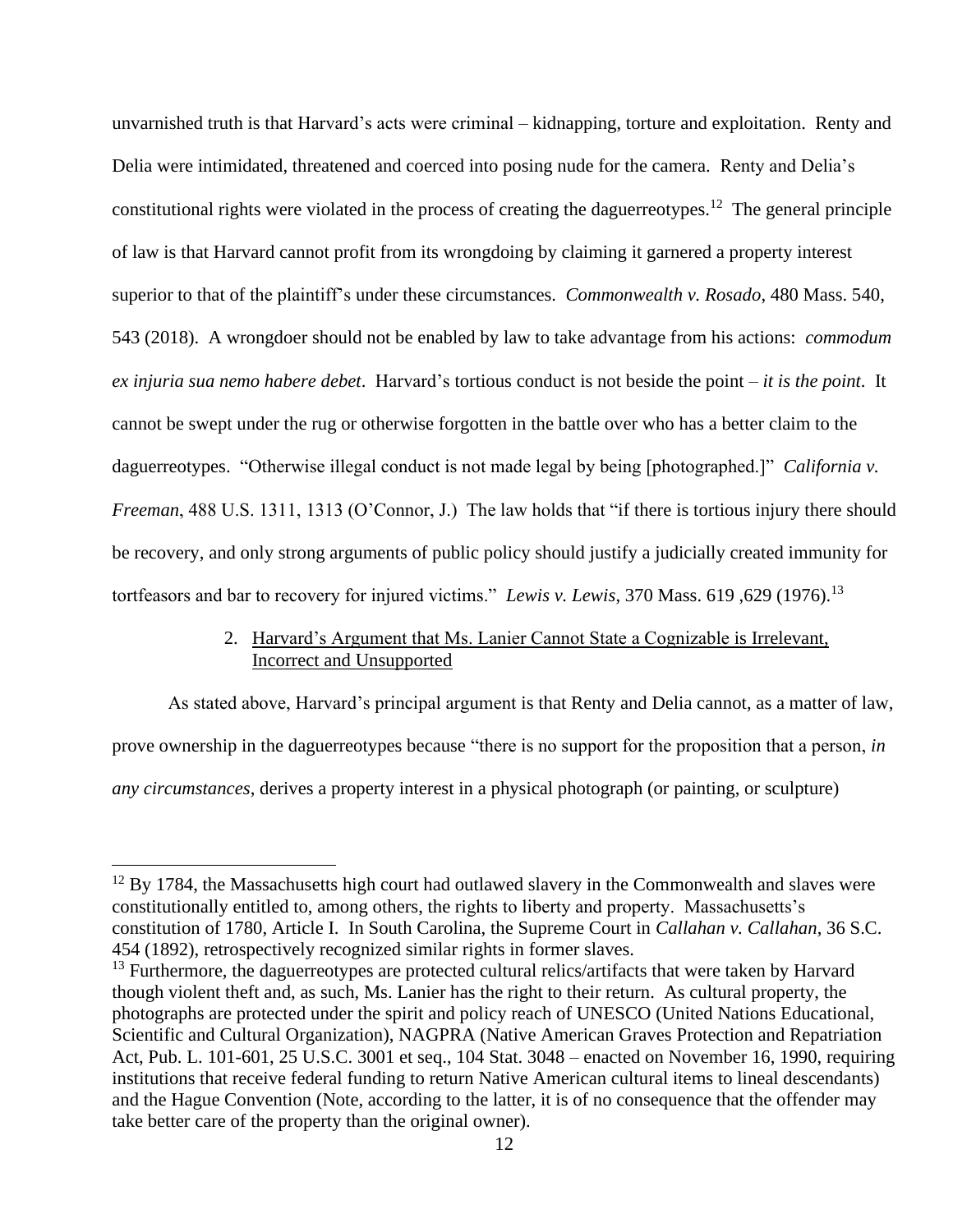*because* that photograph contains his or her image." MTD, 4 (emphasis added). This statement is irrelevant, incorrect, and unsupported. Therefore, it should be disregarded by the court. It is irrelevant because, as just stated, Ms. Lanier does not rest her property right claims simply upon the fact that Renty and Delia were the *subjects* of the daguerreotypes. It is incorrect as stated because it is a corruption (intentional or otherwise) of an unrelated principle of copyright law, which is inapplicable herein because legal rights of ownership of tangible property are distinct from rights of ownership of intangible rights under copyright. 1 Nimmer on Copyright §§ 2.08, 2.03 [c]. See discussion at A.27.

None of the cases cited by Harvard stand for the proposition it asserts that "in all circumstances" a subject of a photograph cannot acquire a property interest in the actual photograph. See *Thayer v. Worcester Post Co.*, 284 Mass. 160, 163-4 (1933) (plaintiff consented to have her photograph taken in a public place, with her knowledge); *Ault v. Hustler Magazine, Inc.*, 860 F.2d 877, 882, 883 (9<sup>th</sup> Cir. 1988); cert. denied, 489 U.S. 1080 (1989) (means used by Hustler to obtain photograph was not actionable because plaintiff had agreed to be photographed by a newspaper and therefore not a privacy concern); *U.S. v. Jiles*, 658 F.2d 194, 200 (3d Cir. 1981) (state statute requiring court order to obtain photograph of juvenile taken while in juvenile detention, did not create a constitutionally protected property or liberty interest in the defendant); *Grandal v. New York* - *Grandal v. City of New York*, 966 F. Supp. 197, 203 (S.D.N.Y. 1997) (criminal appellee had no property interest in booking photo from previous arrest); *Berger v. Hanlon*, 1996 WL 376364, at \*10 (D. Mont. Feb. 26, 1996), aff'd in part, rev'd in part, 129 F.3d 505 (9<sup>th</sup> Cir. 1997), vacated 526 U.S. 808, 119 S. Ct. 1706, 143 L. Ed. 2d 978 (1999) (plaintiffs did not have basis for *conversion* claim where CNN accompanied federal authorities lawfully executing search warrant of plaintiffs' home, plaintiff consented to entry<sup>14</sup>); *Zacchini v.* 

 $14$  Harvard wrongfully asserts that the court "rejected conversion claims as to photographs taken without consent on private property." MTD, 11. To the contrary, the opinion refers to the fact that the plaintiffs were aware of being photographed and described at length that the entry on the property was not a trespass but secondary to a lawfully issued warrant.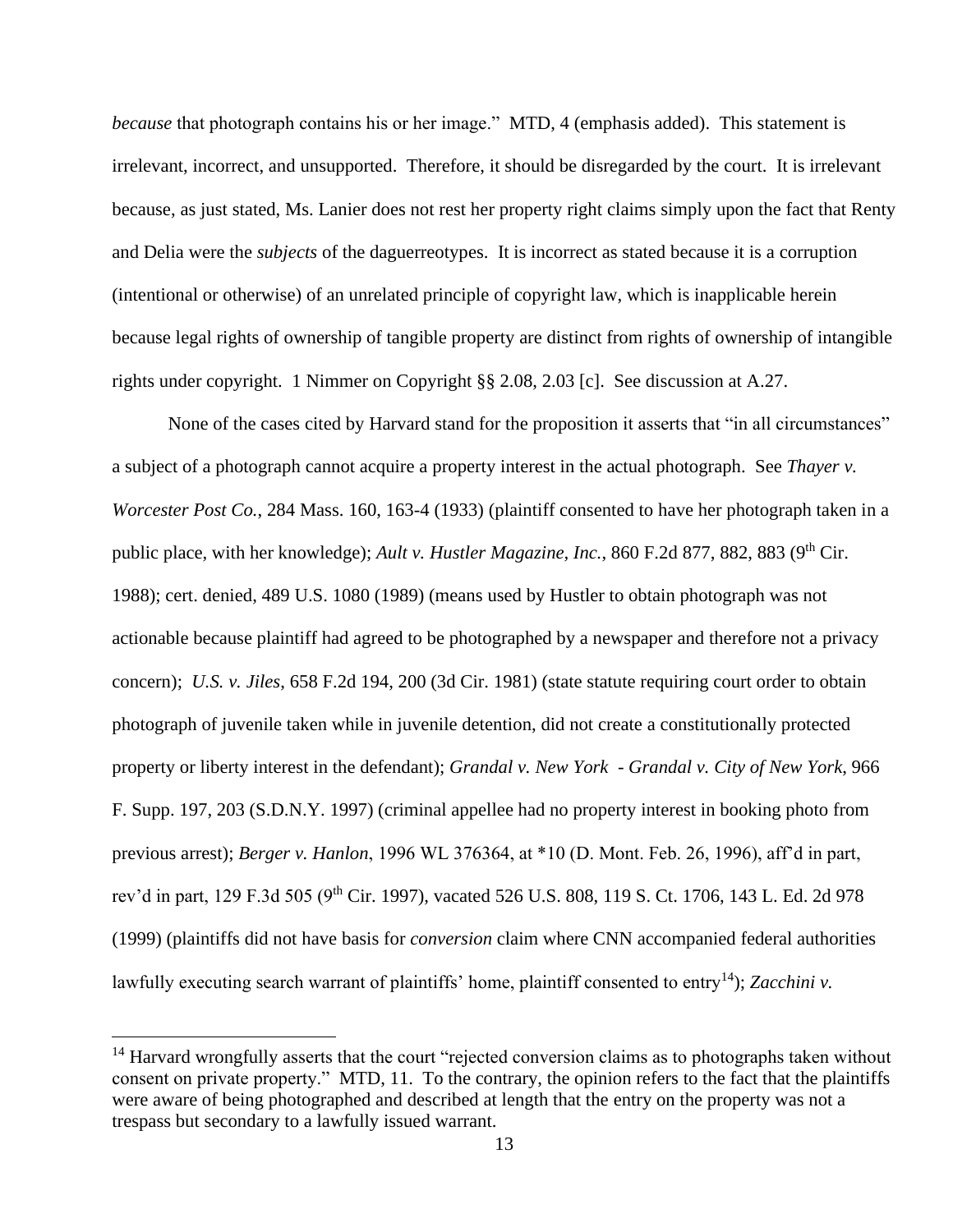*Scripps-Howard Broad, Co.*, 47 Ohio St. 2d 224, 227 (1976), rev'd on other grounds, 433 U.S. 562 (1977) (fifteen second broadcast of plaintiff's "human cannonball" act at state fair was neither appropriation nor invasion of right to publicity; it was a newsworthy matter of public interest). Indeed, none of these cases even involved a claim of tortious conduct *in the creation* of the images at issue.

More importantly, none of the cases cited suggest in any way that a general rule would apply in circumstances where the photographer committed a tortious or criminal act in the process of compelling an unwilling subject to yield to the demands of the photographer including disrobing. It is true that in three of the cases cited, the courts commented on the property interests of the photographer vis-à-vis the subject, but these comments arise in the context of the specific factual circumstances of each case. In *Ault*, the court simply declared, without any support, that "while the photograph [of the plaintiff taken for a newspaper later used by Hustler] might be viewed as a chattel, it was the property of the photographer, not of Ault, so there was no conversion of Ault's chattels." *Ault* at 883. In *Thayer*, the court noted that "the plaintiff's allegations show that the picture was not taken surreptitiously or without her knowledge, *or consent*. On the contrary she *voluntarily* posed for it as one of a party of five. The picture was taken at an airport which is presumably a public place." The court went on to conclude that "[o]ne who *under the conditions disclosed in these counts* poses for a photograph has no right to prevent its publication" and that the "title to the photograph was not in the plaintiff but some other person." *Id.* at 163 (emphasis added). Finally, *Berger*, appears to simply overstate the fact specific conclusions of other courts by stating that it "agrees with those courts that have found that the use of photographed or videotaped images and sound recordings does not give rise to a cause of action for conversion." *Id.*, 10.

It is simply wrong for Harvard to declare that these cases support in any way its broad proclamation that no matter the circumstances (or for that matter, the claim or the time-period) the photographer always maintains a property right to the actual image superior to the subject's. This court should not be misled by Harvard's effort to brush off the facts and circumstances of this case as simply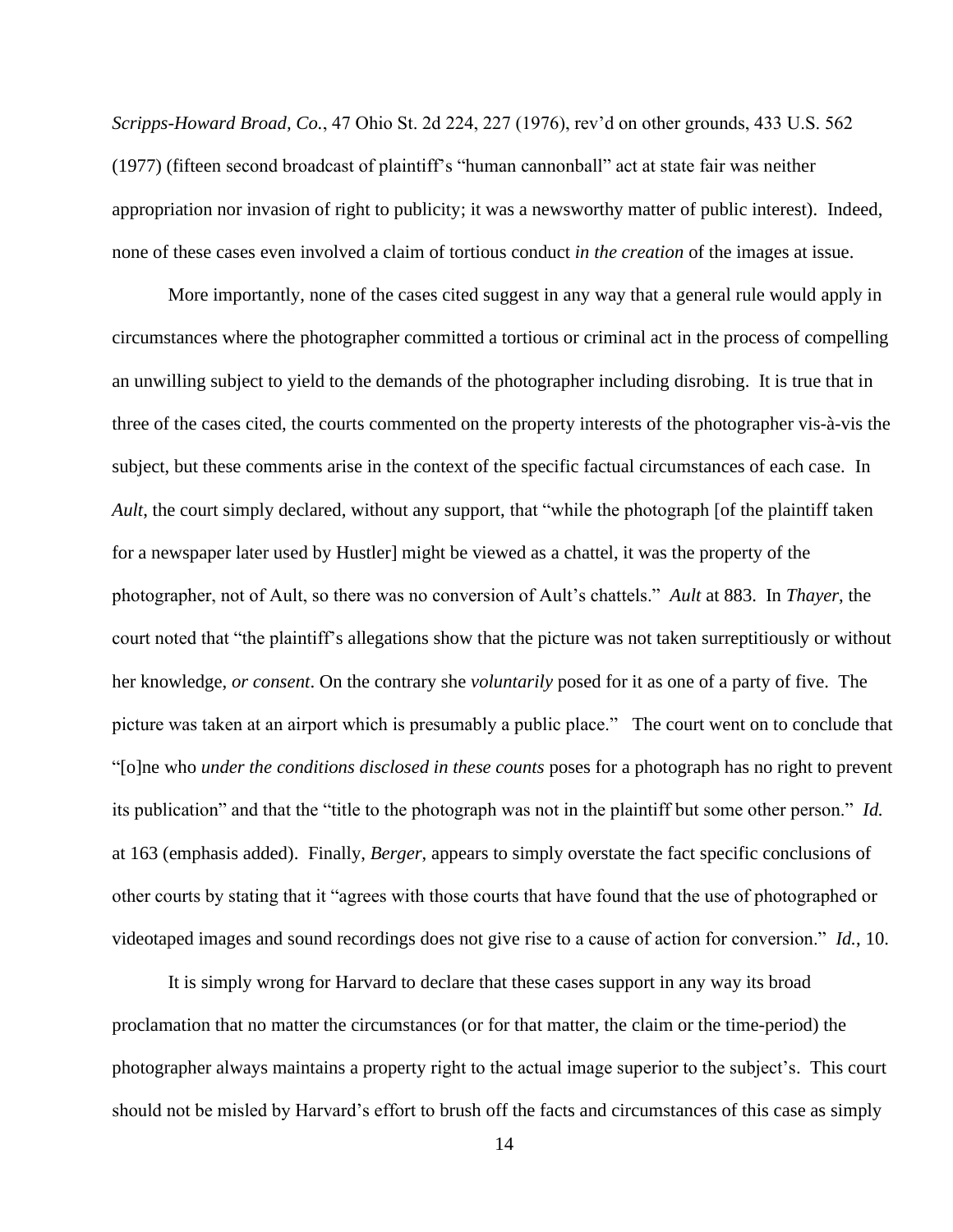"raising complex policy issues" of morality and ethics and decoupled from matters of law and equity.

Policy, morality and ethics are not estranged from principles of law or equity, they are its driving force.

### 3. Even if Harvard Is Correct that the Subject of a Photograph Generally Does Not Acquire Property Rights in the Actual Image, the Rule Need Not be Applied to This Case

There is no doubt that Ms. Lanier's case is not the typical one. But the principle that guides the

court to decide it is well established: *even if a rule has been generally accepted to date, a court need not* 

### *continue to blindly follow it*:

The mere longevity of [a] rule does not by itself provide cause for us to stay our hand if to perpetuate the rule would be to perpetuate inequity. When the rationales which gave meaning and coherence to a...rule are no longer vital, and the rule itself is not consonant with the needs of contemporary society, a court not only has the authority but also the duty to reexamine its precedents rather than to apply by rote an antiquated formula....One of the great virtues of the common law is its dynamic nature that makes it adaptable to the requirements of society at the time of its application in court. There is not a rule of the common law in force today that has not evolved from some earlier rule of common law, gradually in some instances, more suddenly in others, leaving the common law of today when compared with the common law of centuries ago as different as day is from night. The nature of the common law requires that each time a rule of law is applied it be carefully scrutinized to make sure that the conditions and needs of the times have not so changed as to make further application of it the instrument of injustice....

*Lewis*, 628. As Justice Brandeis wrote "[t]hat the individual shall have full protection in person and in property is a principle as old as the common law; but it has been found necessary from time to time to define anew the exact nature and extent of such protection. Political, social, and economic changes entail the recognition of new rights, and the common law, in its eternal youth, grows to meet the demands of society." Harvard Law Review, Vol. 4, No. 5 (December 15, 1890), pp. 193-220. Whether considered a matter of common law, statutory law, constitutional law, humanitarian justice, or equity the circumstances alleged compel the court to "define anew" the nature and extent of the protection that Renty and Delia, and now Ms. Lanier, be accorded. To decide the motion before it, the court need not determine the exact nature of Renty and Delia's property rights in the daguerreotypes, only that the pleadings alleged by Ms. Lanier are sufficient to state legally cognizable causes of action. Ms. Lanier has done so, thus, Harvard's motion to dismiss must be denied.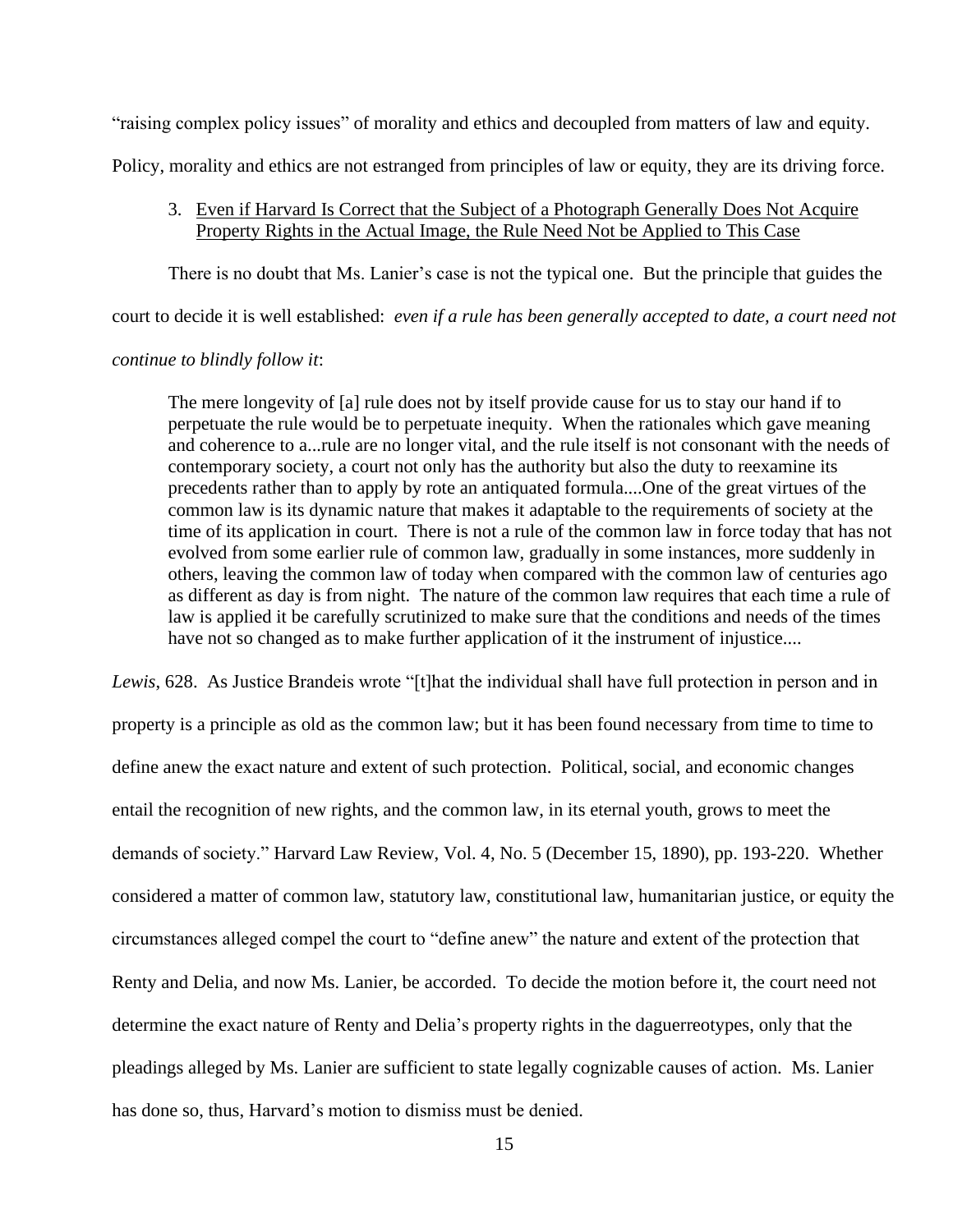### **IV. MS. LANIER HAS SET FORTH A LEGALLY COGNIZABLE CLAIM FOR PRIMA FACIE TORT IN COUNT FIVE**

Regarding Ms. Lanier's claim set forth in Count Five (Intentional Harm to Property), Harvard adds another reason to its argument that it should be dismissed, i.e. "because Massachusetts courts have never recognized such a cause of action." MTD, 15. Harvard's statement is patently false. Ms. Lanier's Count Five sets forth a cause of action for, what was known at common law as, a "prima facie tort"<sup>15</sup> and is now set forth in Restatement (Second) of Torts  $\S 871$ , which states: "One who intentionally deprives another of his legally protected property interest or causes injury to the interest is subject to liability to the other if his conduct is generally culpable and not justifiable under any circumstances." A prima facie tort recognizes the various tortious means by which harmful invasions of property interests are intentionally achieved and states a general rule that applies where the defendant has done an unprivileged act that caused harm to another's legally protected interest in property, deprived another of said interest, or created liability against the defendant. *Id.* It applies where a person has interfered with the possessory interests of another in land or chattels, either by causing harm to the subject matter or by depriving the other of possession, and also where there has been harm to or the deprivation of a non-possessory interest. *Id.* "The rule applies to situations in which the only remedy is by an action at law...and also when the only remedy is equitable in nature." *Id.* The Massachusetts Supreme Judicial Court was one of the first to recognize a prima facie tort.<sup>16</sup>

# **V. MS. LANIER HAS SET FORTH A LEGALLY COGNIZABLE CLAIM FOR EQUITABLE RESTITUTION IN COUNT SEVEN**

Harvard largely ignores Ms. Lanier's claim set forth in Count Seven (Equitable Restitution),

except to the extent its other arguments for dismissal may apply to it as well. This was a tactical error

<sup>15</sup> *Aikens v. Wisconsin*, 195 U.S. 194, 204 (1904), stated that ("It has been considered that, *prima facie*, the intentional infliction of temporal damage is a cause of action, which, as a matter of substantive law, whatever may be the form of pleading, requires a justification if the defendant is to escape.") <sup>16</sup> See *Carew v. Rutherford*, 106 Mass. 1 (1870); *Walker v Cronin,* 107 Mass 555, 562 (1871).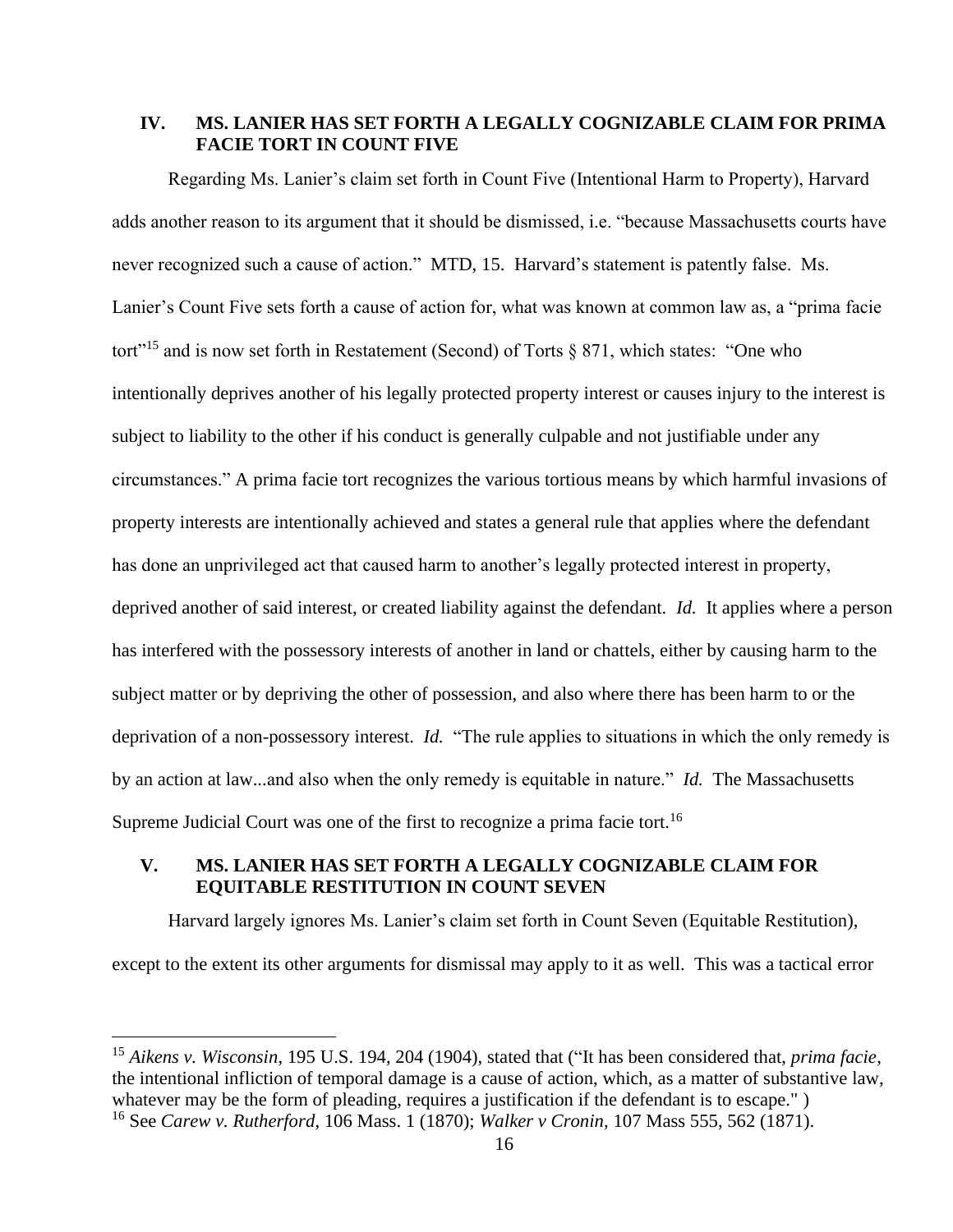on Harvard's part because Ms. Lanier has stated a valid claim for equitable restitution, as a matter of law. Restitution is an equitable remedy by which a person who has been unjustly enriched at the expense of another is required to repay the injured party. *Santagate v. Tower*, 64 Mass. App. Ct. 324, 329-30 (2005). It is appropriate if the circumstances of the receipt or retention of property are such that, as between the two persons, it is unjust for one of them to retain it. *Id.* Restitution is "a restoration required to prevent unjust enrichment." 1 Dobbs, Law of Remedies § 4.1(1), at 557 (2d ed. 1993). "The fundamental substantive basis for restitution is that the defendant has been unjustly enriched by receiving something, tangible or intangible, that properly belongs to the plaintiff. Restitution rectifies unjust enrichment by forcing restoration to the plaintiff." *Id.* at  $\S 4.1(2)$ , at 557.<sup>17</sup> Further, as an equitable remedy, the statute of limitations defense does not apply to it.

# **VI. MS. LANIER HAS SET FORTH A LEGALLY COGNIZABLE CLAIM FOR UNAUTHORIZED USE IN IN COUNT THREE**

In Count Three of her complaint, Ms. Lanier has stated a claim for Harvard's unauthorized use of Renty and Delia's names and images in violation of M.G.L. c. 214,  $\S 3A$ .<sup>18</sup> Harvard argues that Ms. Lanier's § 3A claim should be dismissed because: (1) she failed to "plausibly" allege their names and images were used for advertising or trade, and (2) such claim does not survive Renty and Delia's deaths. MTD, 15-19. Massachusetts pleading rules require that pleadings be simple, concise and direct. No technical form of pleading is required. Mass. R. Civ. P. Rule 8. All that is necessary is the defendant be

<sup>17</sup> See also See also *Hitachi High Techs. Am., Inc. v. Bowler*, 455 Mass. 261, 268-71 (2009) (Equitable restitution, in contrast to restitution at law, is designed "to impose a constructive trust or equitable lien on particular funds or property in the defendant's possession.")

 $18$  M.G.L. c. 214, § 3A provides in relevant part: "Any person whose name, portrait or picture is used within the commonwealth for advertising purposes or for the purposes of trade without his written consent may bring a civil action in the superior court against the person so using his name, portrait or picture, to prevent and restrain the use thereof; and may recover damages for any injuries sustained by reason of such use. If the defendant shall have knowingly used such person's name, portrait or picture in such manner as is prohibited or unlawful, the court, in its discretion, may award the plaintiff treble the amount of the damages sustained by him...."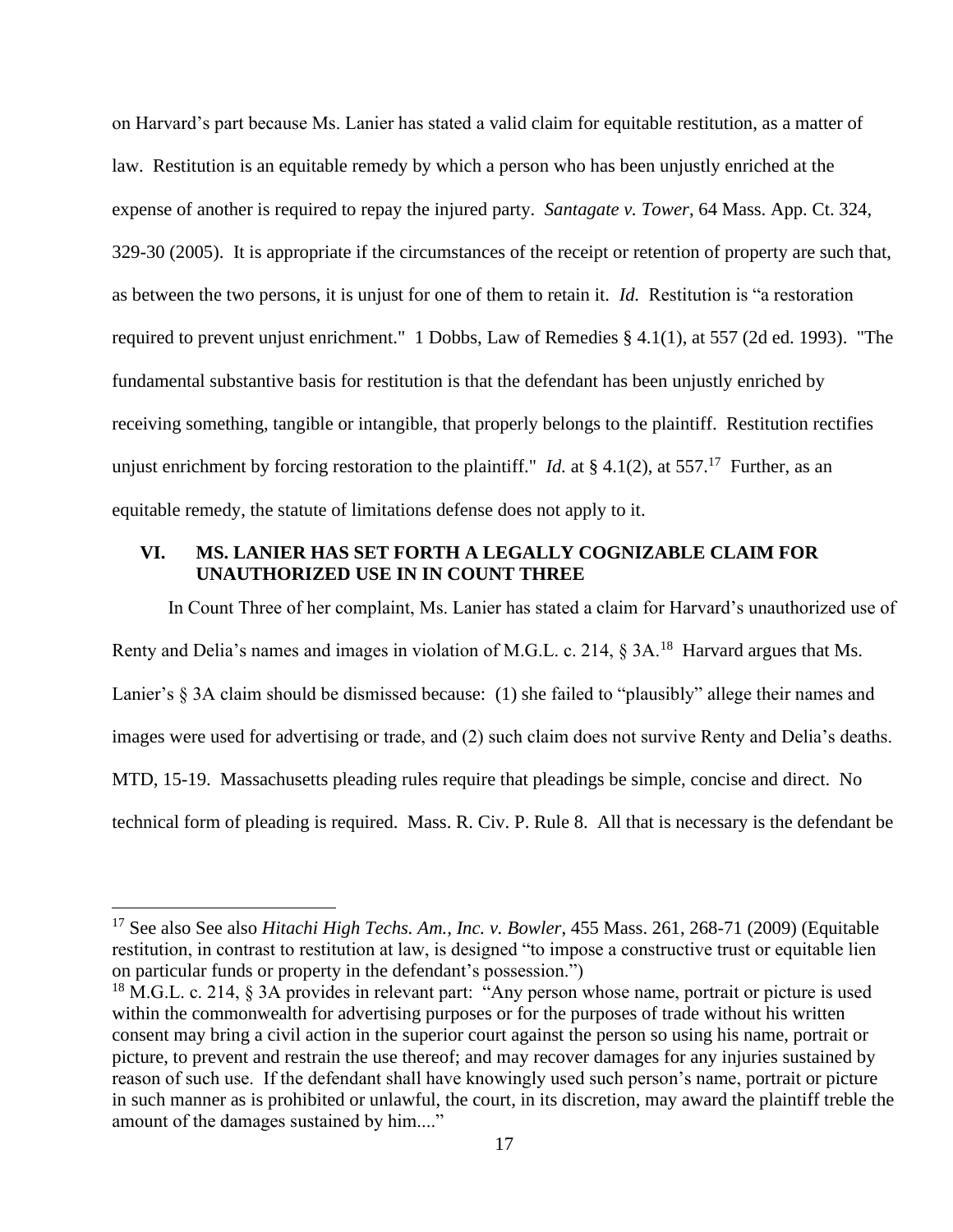put on notice of the theory of the plaintiff's case. *Pederson v. Time, Inc.*, 404 Mass. 14,17 (1989); *Madsen v. Erwin*, 395 Mass. 715, 726 (1985). All pleadings shall be construed so as to do substantial justice and adjudication on the merits, rather than technicalities or procedure and for in the general policy of these rules. See Rule 8(f); *De Loach v. Crowley's, Inc.*, 128 F.2d 378 (5th Cir. 1942); Victory v. Manning, 128 F.2d 415 (3d Cir. 1942). As mentioned above, the cover of Harvard' 2017 conference program related to "Universities and Slavery: Bound by History," bore Renty's image, as did the jumbotron hanging over the stage. Dean Cohen began her remarks by directing the audience to "look[ ] at the cover of your conference program...The cover features a portrait of a man named Renty..." – the one she called "invisible."<sup>19</sup> See photo at A.29. If this was not an unauthorized use, nothing is...<sup>20, 21</sup>

# **VII. MS. LANIER HAS SET FORTH LEGALLY COGNIZABLE CLAIMS FOR CONSTITUTIONAL VIOLATIONS IN COUNT FOUR**

Ms. Lanier has asserted two constitutional claims against Harvard: one on her own behalf and one for Renty and Delia. See the Mass. constitution of 1780, Article I. By 1784, Massachusetts outlawed slavery. Seventy years later, in 1850, Harvard unconstitutionally and illegally, by its conduct (not just its speech), perpetuated slavery by using Renty and Delia to "scientifically" justify it because slavery was good for Harvard's business. Thus, not only were Harvard's actions directly related to the continued enslavement of Renty and Delia - clearly an unconstitutional deprivation of their liberty; but its actions lead directly to their photographs being taken and wrongfully retained – clearly an

<sup>&</sup>lt;sup>19</sup> https://www.radcliffe.harvard.edu/event/2017-universities-and-slavery-conference.

<sup>&</sup>lt;sup>20</sup> Note that Harvard's Ilisa Barbash (Visual Anthropology Curator at the Peabody Museum) is set to profit from the June 2020 release of a book entitled "To Make Their Own Way in the World: The Enduring Legacy of the Zealy Daguerreotypes.".

<sup>&</sup>lt;sup>21</sup> Further, Harvard's argument regarding § 3A's lack of post-mortem application is based on nothing more than a wishful inference drawn from other states' statutes. Section 3A itself is silent on the matter and Massachusetts law regarding survival of actions states, contrary to Harvard's claim, that a cause of action for unauthorized use survives. See M.G.L. c. 228, § 1; *Harrison v. Loyal Protective Life Ins. Co.*, 379 Mass. 212 (1979). *Hanna v. Ken's Foods, Inc*., 69 Mass. App. Ct. 1107, 1107, n4 (2007), cited by Harvard at MTD, 17, is of no precedential value to its argument.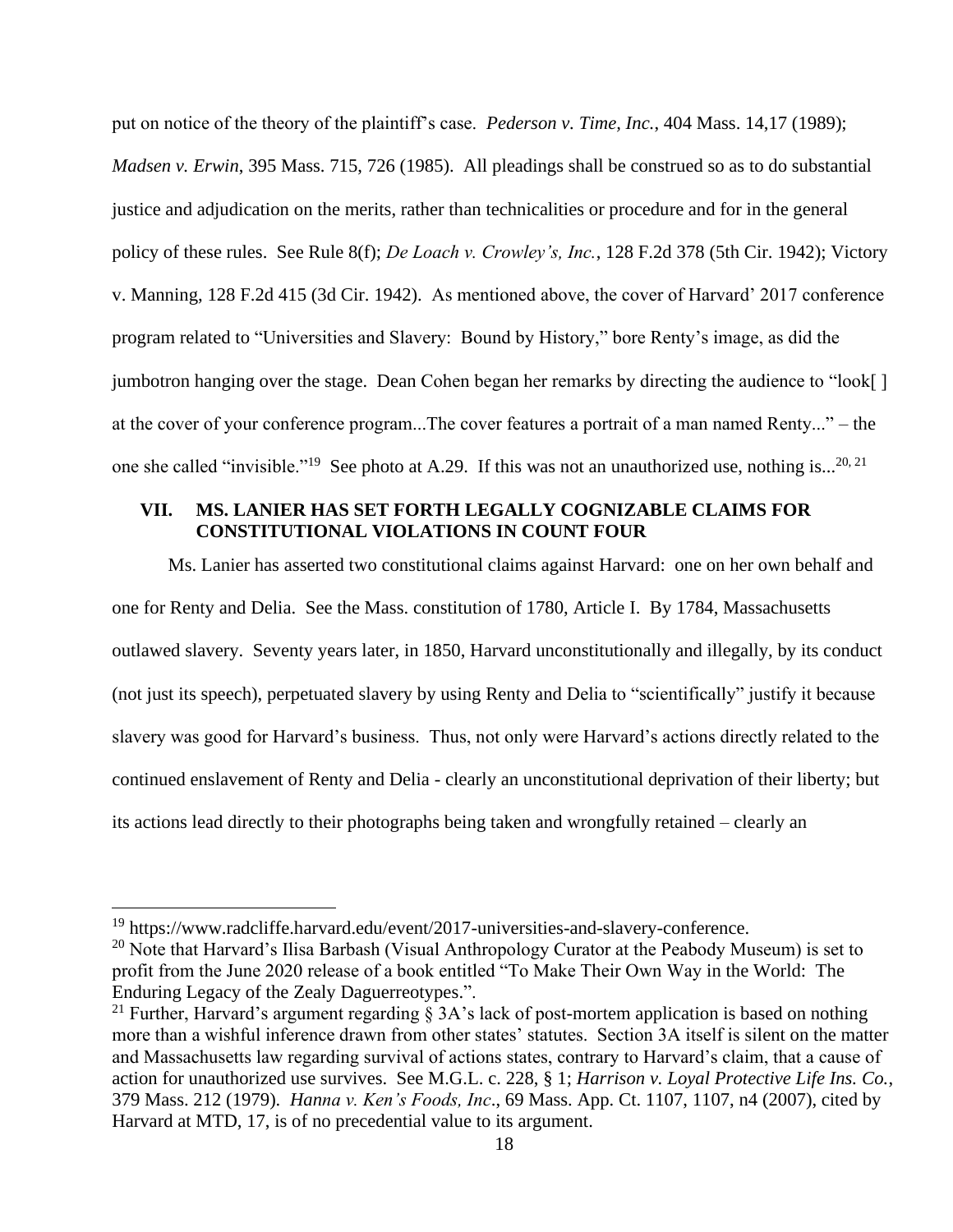unconstitutional deprivation of their property. Also, Ms. Lanier has been unconstitutionally deprived of the daguerreotypes as set forth herein. M.G.L. c. 12, § 11I, enacted to combat the serious problem of racial harassment by private parties, authorizes Ms. Lanier to sue Harvard for the deprivation of her constitutional rights, as well as the deprivation of Renty and Delia's rights. Harvard's argument that Ms. Lanier lacks standing to assert such claims on behalf of Renty and Delia lacks support.<sup>22</sup> To the contrary, Massachusetts's law of survival of actions, suggests that Ms. Lanier can bring these claims.<sup>23</sup>

### **VIII. MS. LANIER HAS TIMELY FILED HER CASE**

As for the statute of limitations, Harvard argues that Ms. Lanier's claims are time-barred, as a matter of law, because her cause of action accrued either (1) in 2011, when she "alleges that she came to believe she was a descendant of Renty and Delia," or (2) in 2014 when a Peabody spokesperson told a reporter that Harvard denied her claim of ancestry.<sup>24</sup> Not surprisingly, Harvard has incorrectly applied the law once more. In mid-March 2011, Ms. Lanier corresponded with Faust to request her assistance to learn more about the slave daguerreotypes and to review Ms. Lanier's documentation to affirm that Renty and Delia were her ancestors. See A. 5, ¶ 4. Faust responded by thanking Ms. Lanier and telling her to sit tight, that Peabody personnel would be in touch with her if they discover any new relevant information. A. 5, ¶ 6. Ms. Lanier did not question Faust's answer. Rather, she waited patiently to hear from Harvard. As of March 2011, neither had Harvard denied Ms. Lanier's ancestry, nor had Ms. Lanier demanded the photographs from Harvard. Thus, for statute of limitations purposes, Ms. Lanier had not suffered any "injury" at this time.

<sup>22</sup> Cf. *Brum v. Town of Dartmouth*, 428 Mass. 684 (1999); *Lopes v. Commonwealth*, 442 Mass 170 (2004) (no issue raised regarding representative capacity of plaintiffs.)

<sup>&</sup>lt;sup>23</sup> See also definition of "person" in M.G.L. c. 12,  $\S$ 5A to include "as natural person, corporation, partnership, association, trust or other business or legal entity."

 $24$  MTD, 4, n7, 6-7, 12-14; M.G.L. c. 260, § 2A provides: "Except as otherwise provides, actions of tort, actions of contract to recover for personal injuries, and actions of replevin, shall be commenced only within three years next after the cause of action accrues."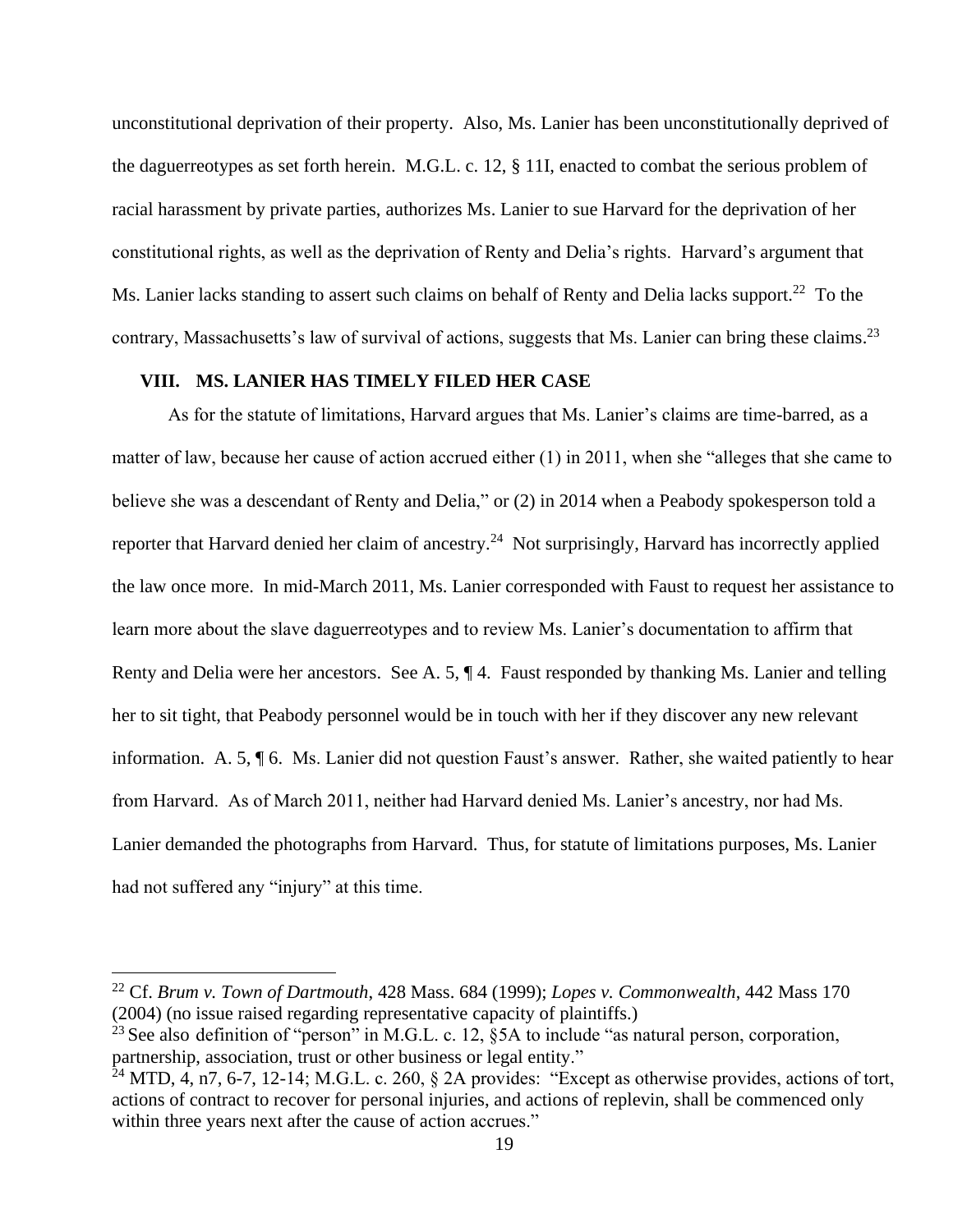In 2014, an article appeared in the Norwich Bulletin, in which the Peabody's Gerardi was quoted as saying that Ms. Lanier has "given us nothing that directly connects her" to Renty – an untruth that is directly at odds with Harvard's concession in its motion to dismiss. A. 53. After that article was published, Ms. Lanier continued to cordially correspond with Faust and Harvard. A. 5-6, ¶¶ 6-16. In these exchanges, Faust did not deny Ms. Lanier's ancestry, nor did Ms. Lanier ask for the photographs. It was not until October 27, 2017, that Tammy demanded Harvard turn the photographs over to her. A. 7, ¶ 18. Harvard's response, through Gerardi on November 13, 2017, was tantamount to a refusal. A. 7, ¶ 19. When this occurred, Ms. Lanier's causes of action for replevin, conversion, intentional harm to property, and negligent infliction of emotional distress - *which are premised on Harvard's unlawful*  retention of property to which Ms. Lanier holds a possessory interest – accrued.<sup>25, 26</sup> As for her constitutional claims, Harvard's refusal to return the daguerreotypes amounts to an ongoing violation, which also accrued in November 2017. *Flynn v. Associated Press*, 401 Mass. 776, 776-77 (1988). The actual determination of the time of accrual, is a fact question for the jury's determination. Since Ms. Lanier's cause of action was commenced on March 20, 2019, it was timely filed within three years of the date of accrual. Stamped letter. A. 55.

### **IX. CONCLUSION**

For the foregoing reasons, Harvard's motion to dismiss must be denied.

<sup>25</sup> Plaintiff's equitable claims are governed by laches. See *Santagate*, 333-35.

<sup>26</sup> Massachusetts applies the discovery rule. See *Wheatley v. American Tel & Tel. Co.*, 418 Mass. 394, 398 (1994); *Albrecht v. Clifford*, 436 Mass. 706, 714-15 (2002); *Donovan v. Philip Morris USA, Inc.*, 455 Mass. 215 (2009); *Riley v. Presnell*, 409 Mass. 239, 247-48 (1991); *Lindsay v. Romano*, 427 Mass. 771, 774 (1998) (question of fact for jury).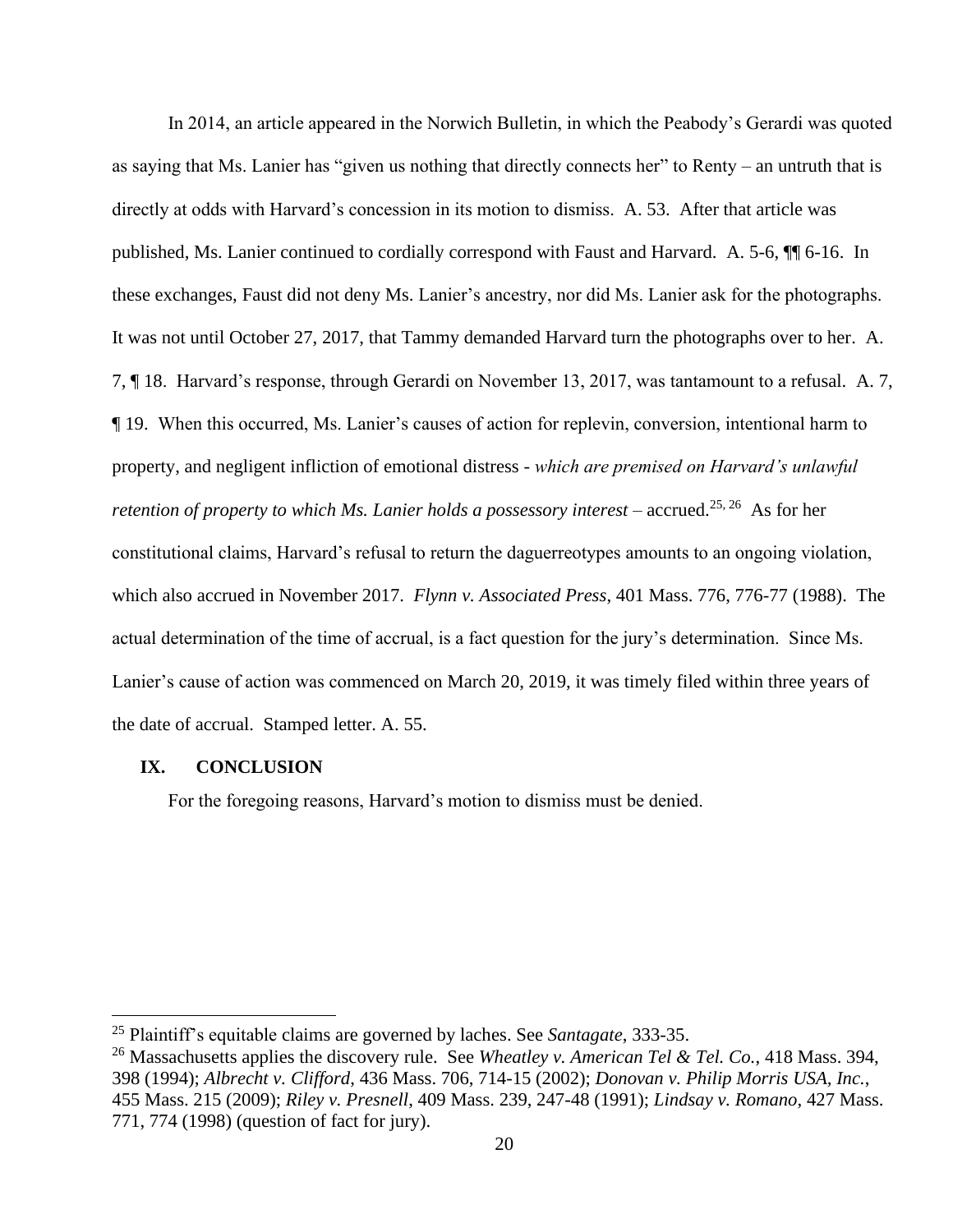#### RESPECTFULLY SUBMITTED,

THE PLAINTIFF, BY HER ATTORNEYS,

Joshua D. Koskoff (Pro Hac Vice) Carey B. Reilly, (Pro Hac Vice Pending) KOSKOFF, KOSKOFF & BIEDER, P.C. 350 Fairfield Avenue Bridgeport, CT 06604  $(203)$  336-4421

/s/ Sean K. McElligott

Sean K. McElligott BBO# 651710 KOSKOFF, KOSKOFF & BIEDER, P.C. 350 Fairfield Avenue Bridgeport, CT 06604  $(203)$  336-4421

/s/ Elizabeth N. Mulvey Elizabeth N. Mulvey BBO# 542091 **CROWE & MULVEY LLP** 77 Franklin Street Boston, MA 02110  $(617)$  426-4488

Ben Crump **Scott Carruthers** Talley Kaleko **BEN CRUMP LAW, PLLC** 122 S. Calhoun Street Tallahassee, FL 32301

Mark Marderosian **COHEN & MARDEROSIAN** One Penn Plaza, Suite 6180 New York, NY 10019